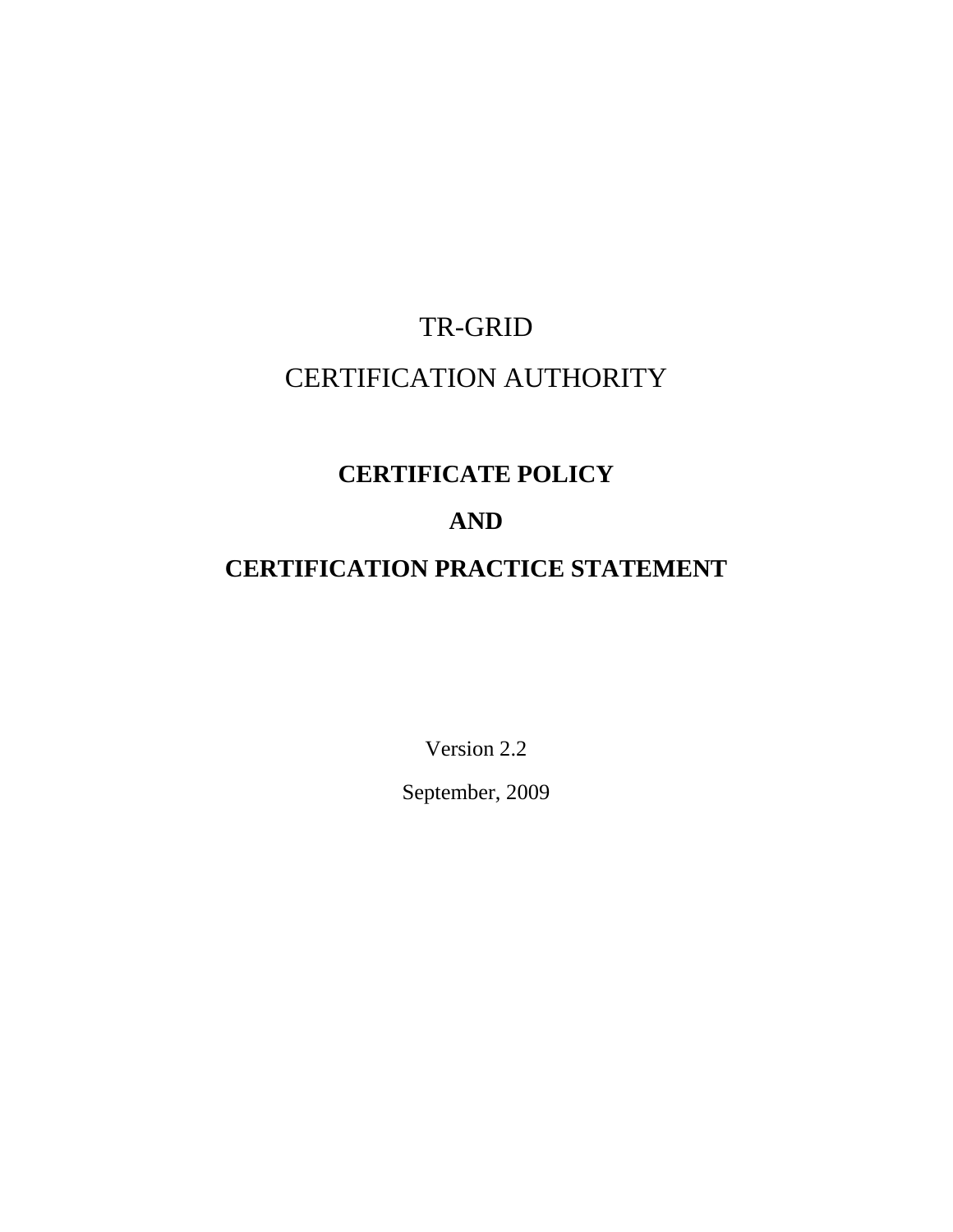# **Table of Contents:**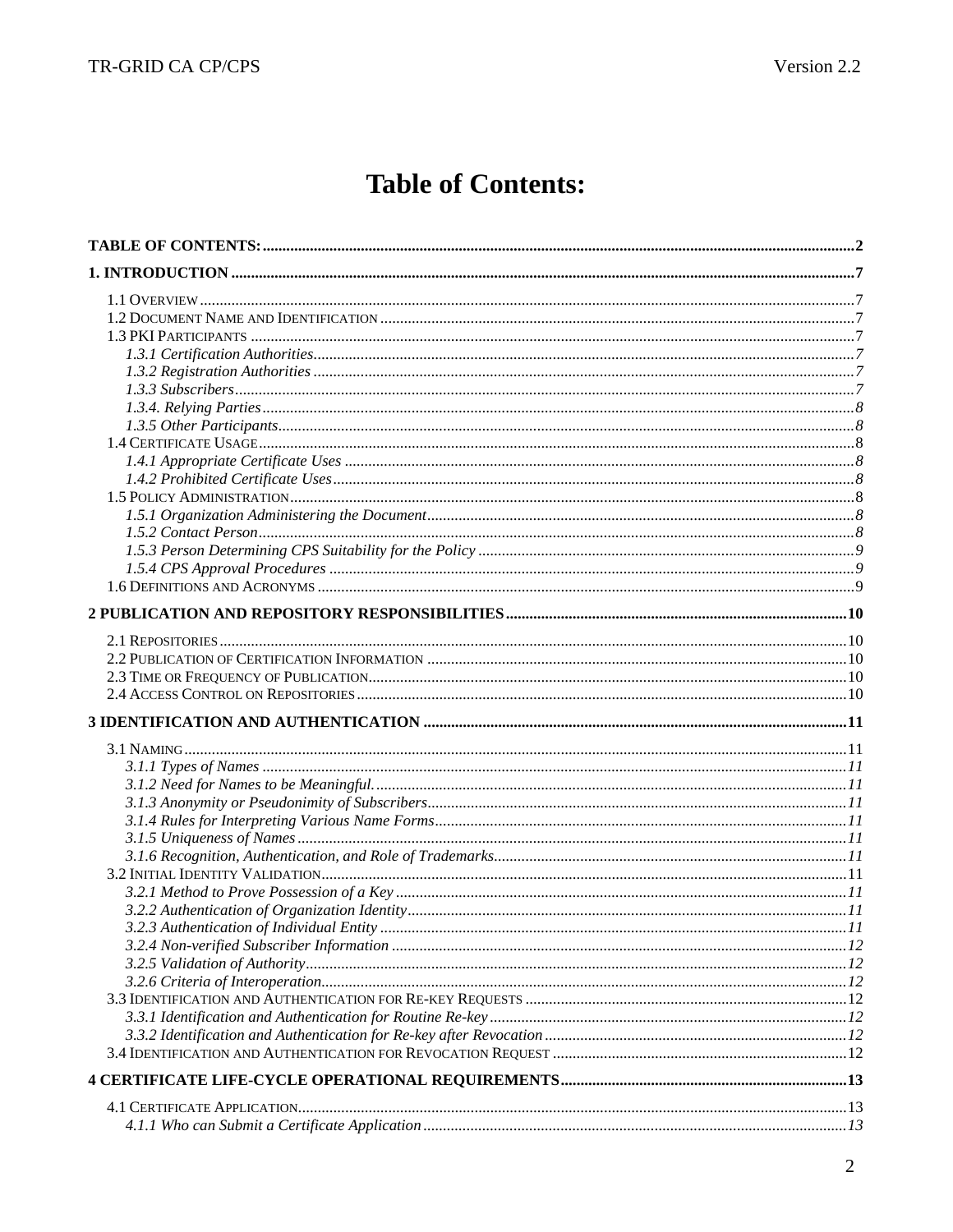### TR-GRID CA CP/CPS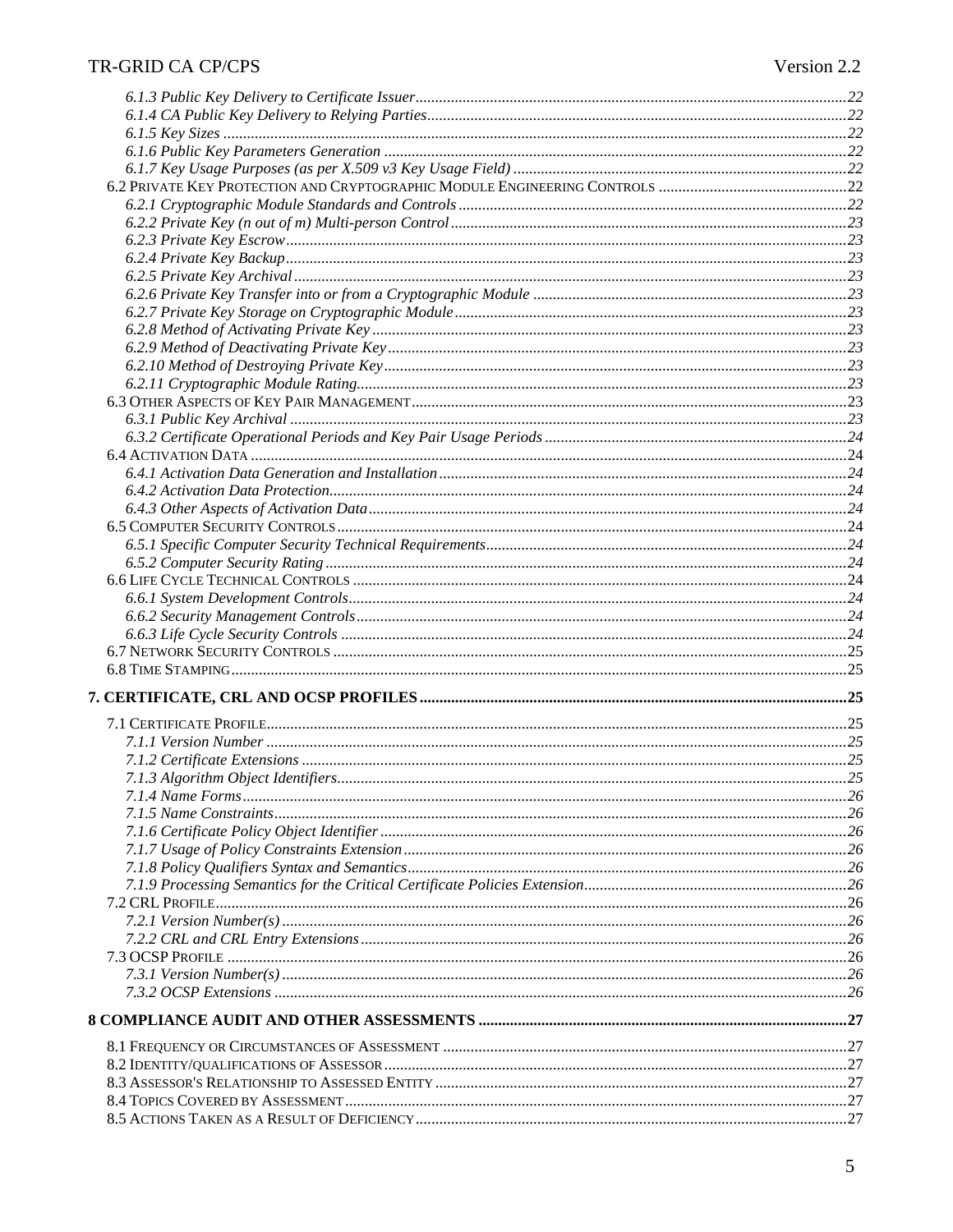# TR-GRID CA CP/CPS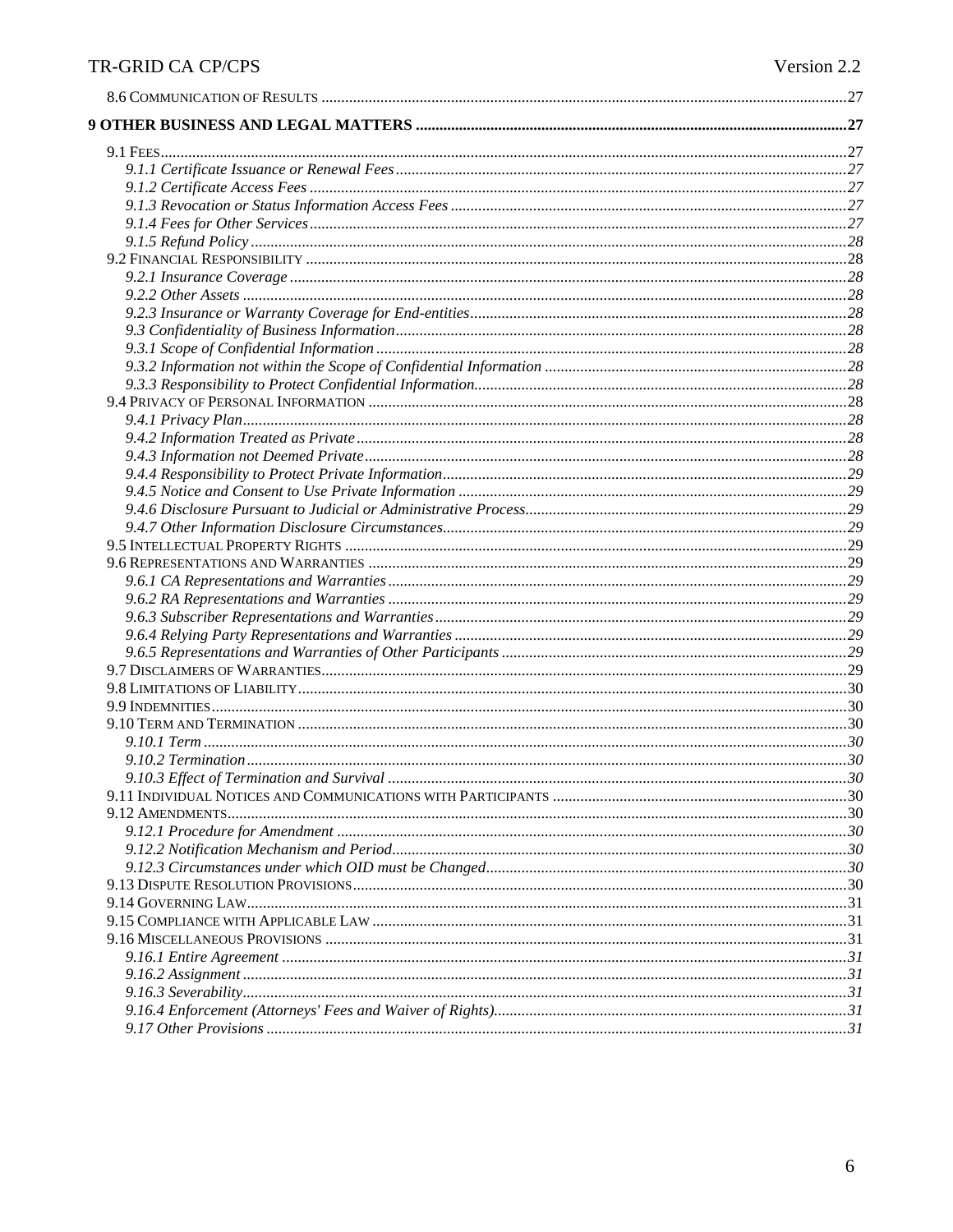# **1. INTRODUCTION**

### **1.1 Overview**

This document is organized according to the specifications proposed by the RFC 3647. It describes the procedure followed by TR-GRID (National Grid Initiative of Turkey) Certification Authority and is the combination of Certificate Policy and Certification Practice Statement (CP/CPS).

This document is a valid CP/CPS as of October 15, 2009, 09:00 UTC.

### **1.2 Document Name and Identification**

Document Title

#### **TR-GRID CA Certificate Policy and Certification Practice Statement**

Document Version

**2.2** 

Document Date

**October 15, 2009** 

ASN.1 Object Identifier (OID)

 **1.3.6.1.4.1.23658.10.1.2.2** 

## **1.3 PKI Participants**

### **1.3.1 Certification Authorities**

The TR-GRID CA does not issue certificates to subordinate Certification Authorities.

### **1.3.2 Registration Authorities**

The TR-GRID CA assigns the authentication of individual identity to Registration Authorities (RA). Based on this CP/CPS document, RAs are not allowed to issue certificates. The list of RAs is available on the TR-GRID CA website.

### **1.3.3 Subscribers**

TR-GRID CA provides PKI services to meet the requirements of Turkish academics and research communities including national or international Grid activities.

TR-GRID CA issues certificates to the following entities:

- Users (people)
- Computers (hosts)
- Services (host applications)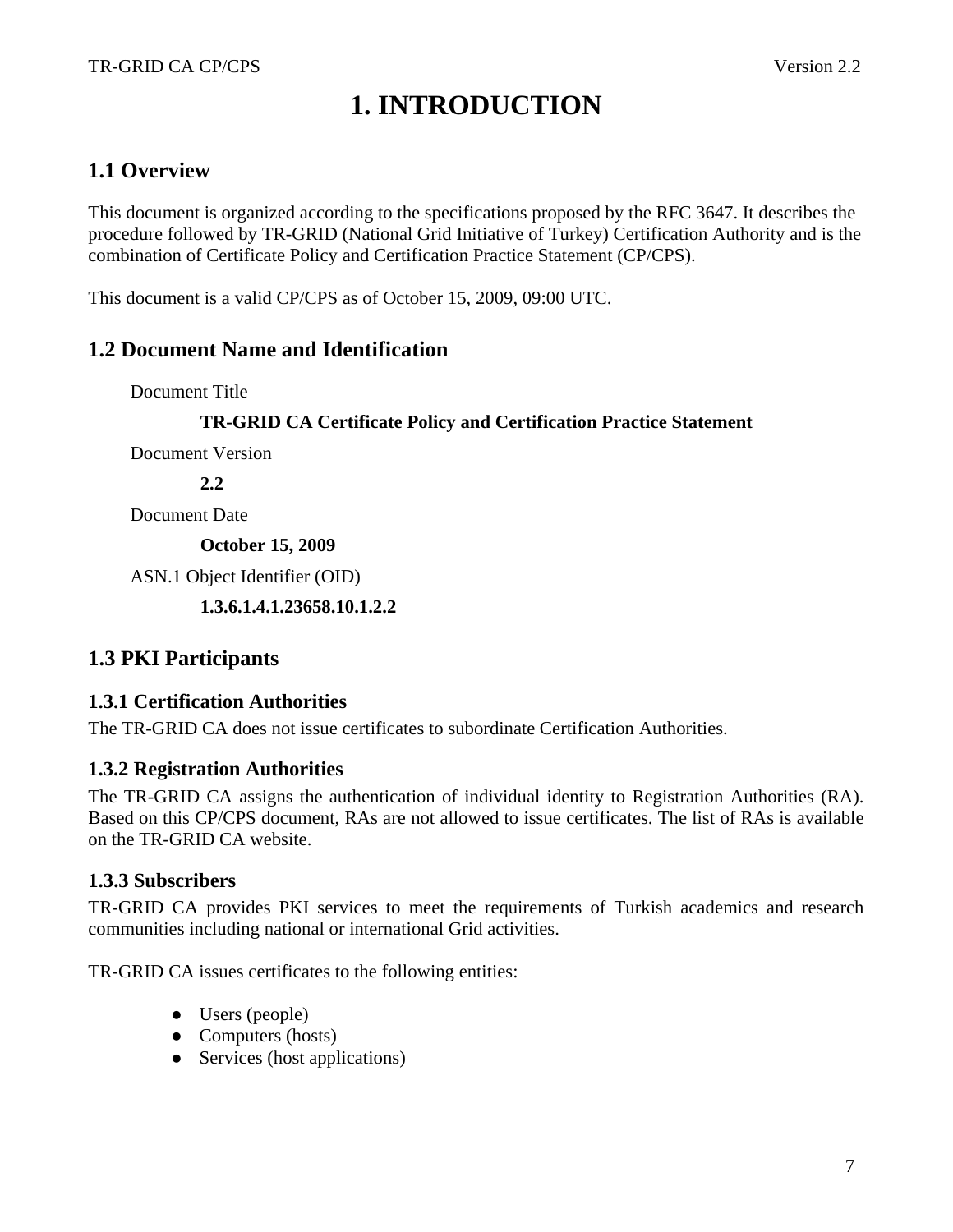## **1.3.4. Relying Parties**

All entities that use public keys of certificates, issued by TR-GRID CA, for signature verification and/or encryption, will be considered as relying parties.

#### **1.3.5 Other Participants**

No stipulation.

# **1.4 Certificate Usage**

### **1.4.1 Appropriate Certificate Uses**

User certificates can be used to authenticate a user that would like to benefit from the academic resources, services and activities including Grid resources.

Host certificates can be used to identify computers that have special tasks related to the Grid or other academic activities.

Service certificates can be used to recognize the host applications and, data or communication encryption (SSL/TLS).

In addition, user certificates can be used for e-mail signing and encryption (S/MIME).

User certificates must not be shared.

#### **1.4.2 Prohibited Certificate Uses**

Notwithstanding the above, using certificates for purposes contrary to Turkish law is explicitly prohibited.

## **1.5 Policy Administration**

### **1.5.1 Organization Administering the Document**

TR-GRID Security Group at TUBITAK ULAKBIM is in charge of the management of TR-GRID CA.

Phone: +90 312 2989365 E-mail: ca@grid.org.tr

Address: YOK Binasi B5 Blok 06539 Bilkent, Ankara Turkey

#### **1.5.2 Contact Person**

The contact person that can deal with any questions related to this document or operational issues:

#### **Feyza Eryol**

Phone: +90 312 2989304 E-mail: feyza@ulakbim.gov.tr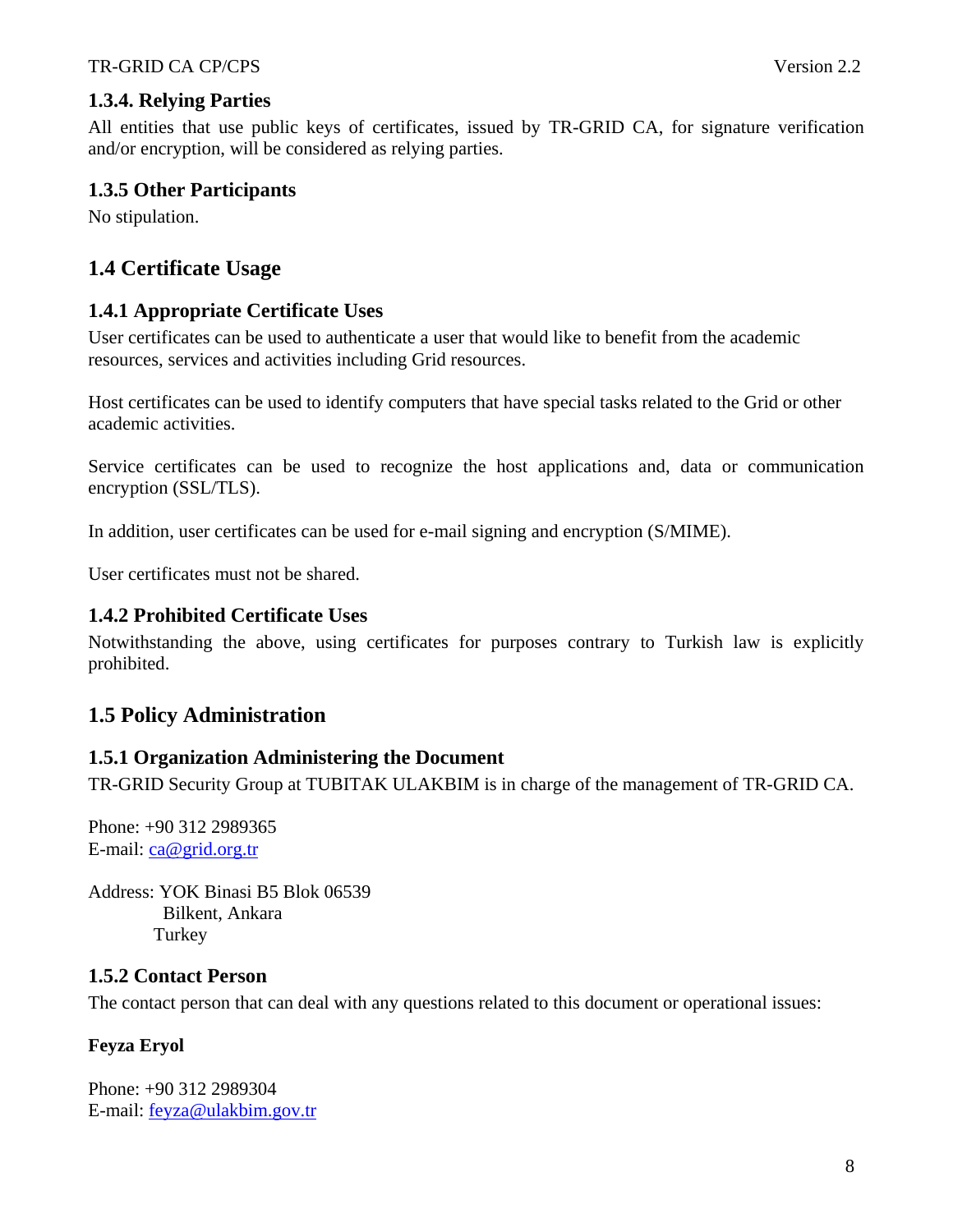#### TR-GRID CA CP/CPS Version 2.2

Address: YOK Binasi B5 Blok 06539 Bilkent, Ankara Turkey

Website: http://www.grid.org.tr/ca

### **1.5.3 Person Determining CPS Suitability for the Policy**

The person mentioned in 1.5.2.

### **1.5.4 CPS Approval Procedures**

The CP/CPS document and all CPS modifications should be approved by the EuGridPMA before being applied.

## **1.6 Definitions and Acronyms**

**Activation Data:** Data values, different from keys, that are required to operate cryptographic modules and that need to be protected such as a pin or a passphrase.

**CA – Certification Authority:** The entity / system that signs X.509 identity certificates**.** 

**CP – Certificate Policy:** A named set of rules that indicates the applicability of a certificate to a particular community and/or class of application with common security requirements.

**CPS – Certification Practice Statement:** A statement for the practices, that a certification authority applies in its operations.

**CRL – Certificate Revocation List:** A time stamped list displaying revoked certificates that are signed by a CA and made freely available in a public repository.

**PKI – Public Key Infrastructure:** IT infrastructure that enables users of a basically unsecure public network (such as the Internet) to securely and privately exchange data through the use of a public and a private cryptographic key pair that is obtained and shared through a trusted authority.

**Private Key:** In secure communication, an algorithmic pattern used to encrypt messages that only the corresponding public key can decrypt. The private key is also used to decrypt messages that were encrypted by the corresponding public key.

**Public Key:** The pattern used to confirm "signatures" on incoming messages or to encrypt a file or message so that only the holder of the private key can decrypt the file or message.

**RA – Registration Authority:** An entity that is responsible for identification and authentication of certificate subjects, but that does not sign or issue certificates.

**Relying Party:** A recipient who accepts a digital certificate and digital signature.

**Subscriber:** In the case of certificates issued to resources (such as web servers), the person responsible for the certificate for that resource. For certificates issued to individuals, same as certificate subject.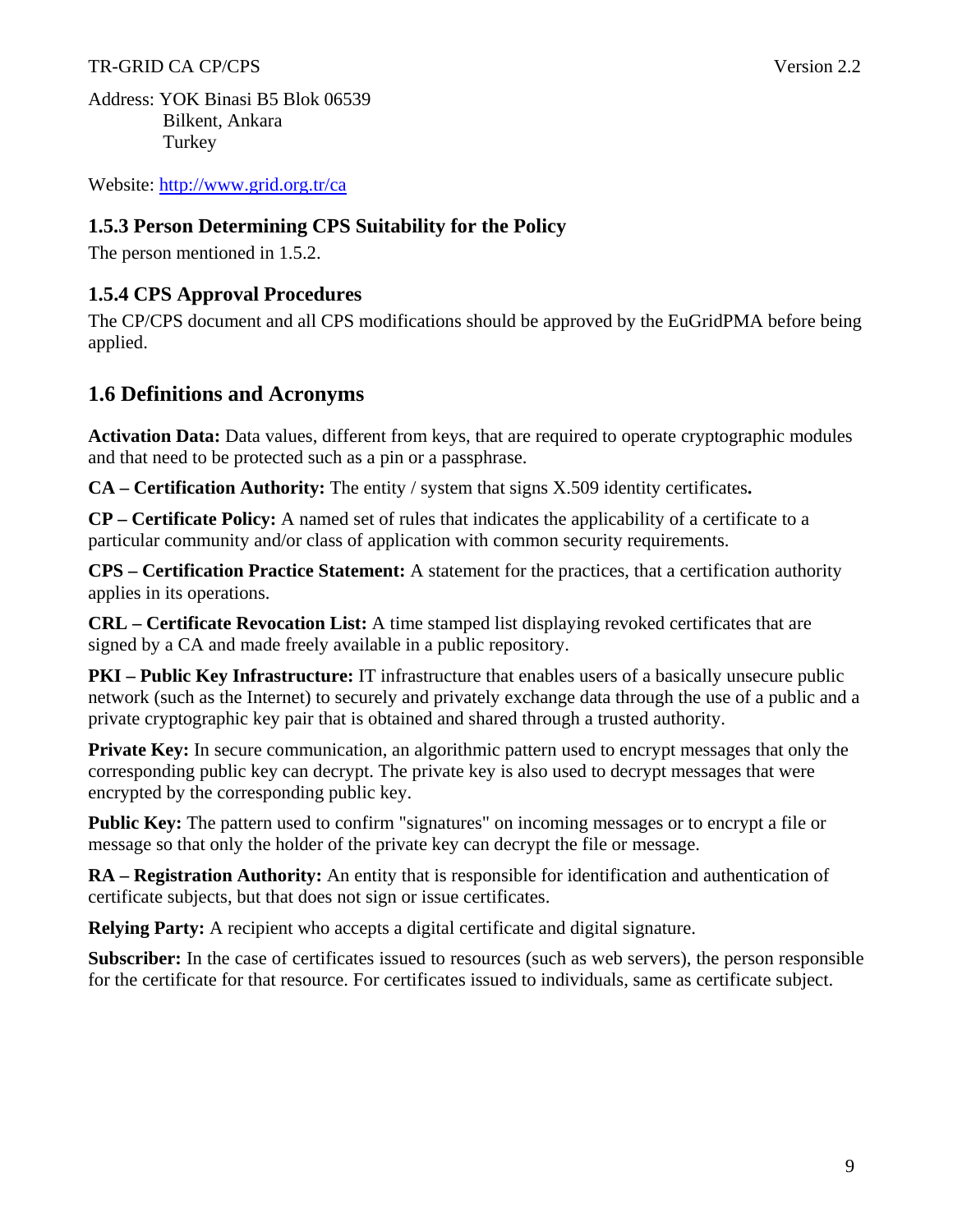# **2 PUBLICATION AND REPOSITORY RESPONSIBILITIES**

## **2.1 Repositories**

TR-GRID CA will maintain a secure on-line repository at http://www.grid.org.tr/ca that includes:

- The TR-GRID CA root certificate
- A http URL of the PEM-formatted CA certificate
- A periodically updated http URL of the PEM formatted CRL
- A periodically updated http URL of the DER formatted CRL
- User and host certificates issued by the CA
- All versions (current and past) of its verified CP/CPS document
- An official contact e-mail address
- A physical contact address
- Other information that can be regarded as relevant to TR-GRID CA

The on-line repository runs on best-effort basis with an availability of 24x7, liable to reasonable scheduled maintenance.

# **2.2 Publication of Certification Information**

See section 2.1.

# **2.3 Time or Frequency of Publication**

- Certificates will be put to the TR-GRID CA website as soon as they are issued.
- CRL publication will be updated immediately after a revocation is issued and it will be updated at least 7 days before the expiration date of the CRL where CRL life time is 30 days.
- New versions of all TR-GRID CA documents will be published on the website as soon as they are updated.
- New versions of this CP/CPS document will be published soon after they are validated and former versions will be kept as a record in the repository.

## **2.4 Access Control on Repositories**

The on-line repository is available on a 24x7 basis, liable to reasonable scheduled maintenance.

TR-GRID CA does not impose any access control on the policy, issued certificates, and the CRLs.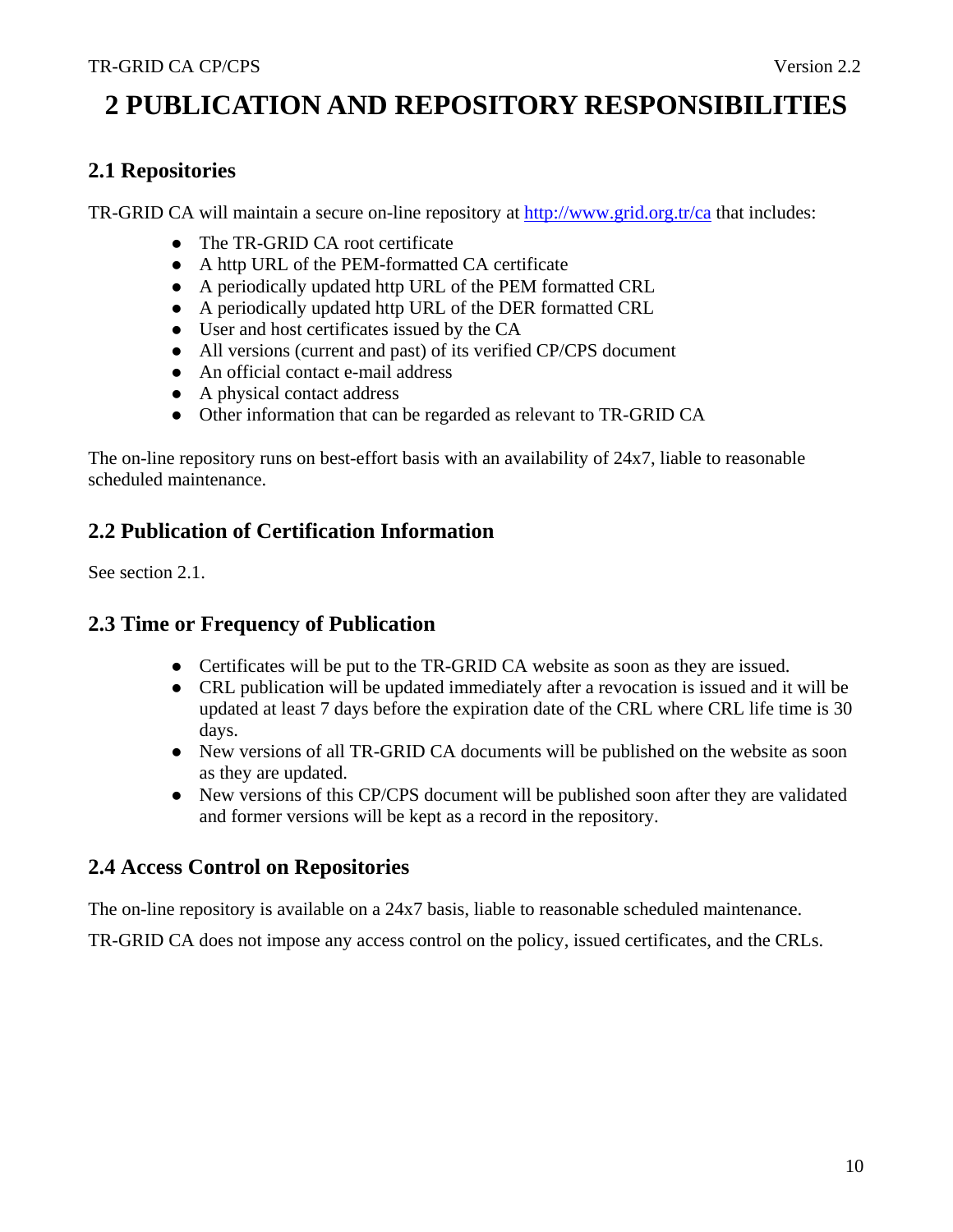# **3 IDENTIFICATION AND AUTHENTICATION**

# **3.1 Naming**

### **3.1.1 Types of Names**

The subject name in the end-entity certificates is in X.509v3 format and compliant with RFC3280. Any name under this CP/CPS is in the form of "C=TR, O=TRGrid, OU=unit". The following part is the "CN" which is distinguished for each person or each host.

- Illustration of a full subject distinguished name for a user: C=TR, O=TRGrid, OU=Ulakbim, CN=Asli Zengin
- Illustration of a full subject distinguished name for a host: C=TR, O=TRGrid, OU=Ulakbim, CN=host1.ulakbim.gov.tr
- Illustration of a full subject distinguished name for a service: C=TR, O=TRGrid, OU=TRGrid, CN=ldap/ldap.grid.org.tr

### **3.1.2 Need for Names to be Meaningful.**

The Subject Name in a certificate must have a logical relation with the identity name of the subscriber, preferably, it can be the actual name of the user. If it is a host certificate, the CN must be stated as the fully qualified domain name (FQDN). Each host certificate must be linked to a single network entity.

#### **3.1.3 Anonymity or Pseudonimity of Subscribers**

TR-GRID CA does not issue pseudonymous or anonymous certificates.

### **3.1.4 Rules for Interpreting Various Name Forms**

See section 3.1.1.

### **3.1.5 Uniqueness of Names**

The subject name included in the CN part of a certificate must be unique for all certificates issued by the TR-GRID CA. When essential, extra characters may be affixed to the original name to guarantee the uniqueness of the subject name.

#### **3.1.6 Recognition, Authentication, and Role of Trademarks**

No stipulation.

## **3.2 Initial Identity Validation**

### **3.2.1 Method to Prove Possession of a Key**

Requests are submitted via SSL protected HTTP transport, either in PKCS10 or SPKAC format. Host or service certificates can be submitted by signed e-mail. In all cases, signature is verified by the CA.

#### **3.2.2 Authentication of Organization Identity**

Not yet assigned.

### **3.2.3 Authentication of Individual Entity**

Certificate of a person: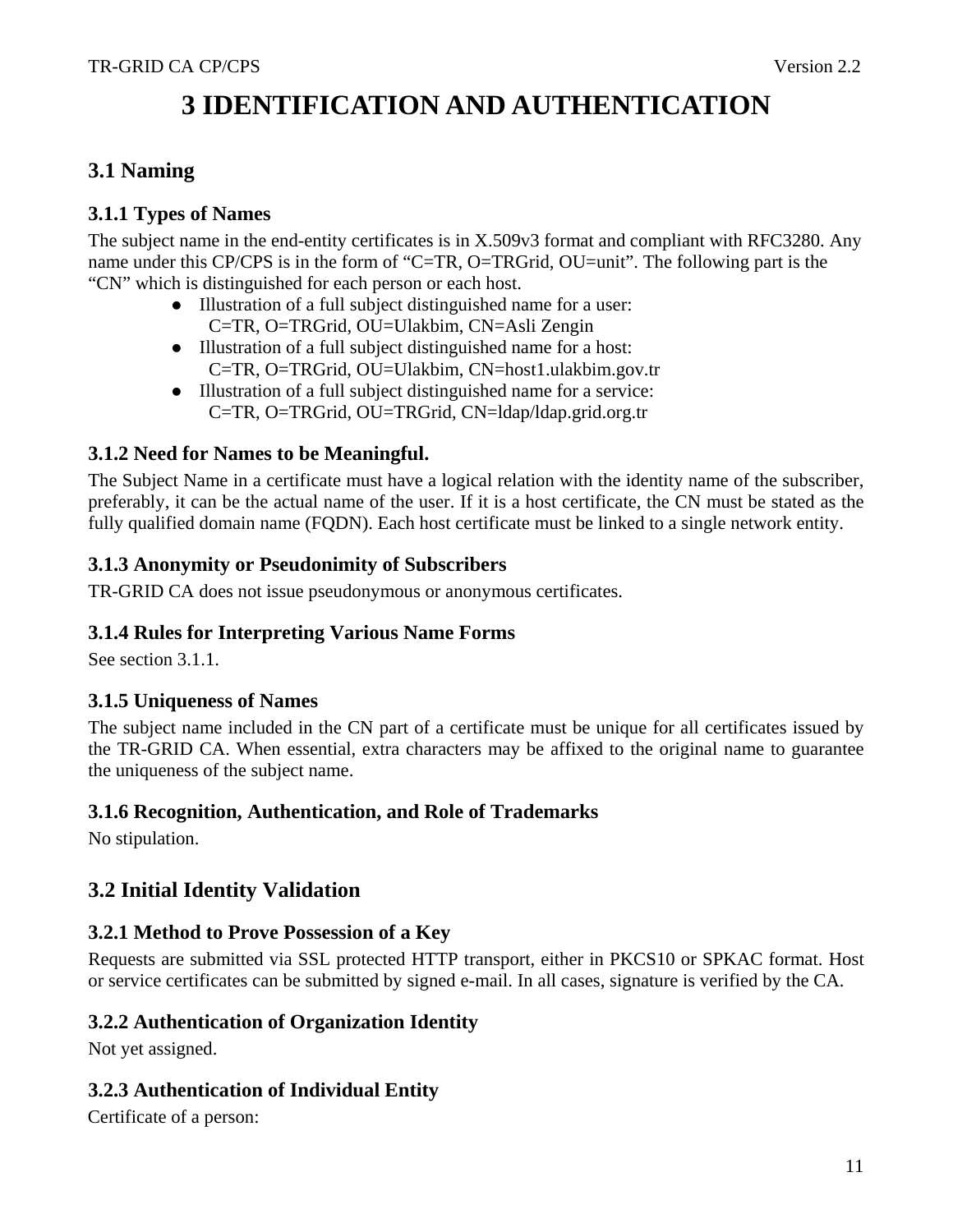- The subject should contact personally the RA staff in order to validate his/her identity.
- The subject authentication is fulfilled by providing an official document (ID-card, driving license or a passport) declaring that the subject is a valid end entity.

In exceptional cases such as remote geographical location of the subject, identity validation may be performed by video conference. In this case, an authenticated photocopy of the required document (IDcard, driving license or a passport) must be delivered by mail or courier to the RA staff prior to this online meeting. Authenticated photocopy refers to the verification made by a legally accepted notary public under Turkish law.

Certificate of a host:

Host certificates can only be requested by the administrator responsible for the particular host. In order to request a host certificate, the administrator must already possess a valid personal TR-GRID certificate.

### **3.2.4 Non-verified Subscriber Information**

During the initial identity validation the requester's e-mail is not verified.

### **3.2.5 Validation of Authority**

No stipulation.

### **3.2.6 Criteria of Interoperation**

No stipulation.

# **3.3 Identification and Authentication for Re-key Requests**

### **3.3.1 Identification and Authentication for Routine Re-key**

Expiration warnings will be sent to subscribers before it is re-key time. Re-key before expiration can be executed by stating a re-key request signed with the personal certificate of the subscriber but after 3 years face-to-face identity validation is required as described in 3.2.3. Re-key after expiration uses completely the same authentication procedure as new certificate.

## **3.3.2 Identification and Authentication for Re-key after Revocation**

A revoked certificate shall not be renewed. The procedure for re-authentication is exactly the same with an initial registration.

# **3.4 Identification and Authentication for Revocation Request**

Certificate revocation requests should be authenticated in one of the following ways:

- By signing a revocation request e-mail via a valid personal TR-GRID certificate
- By personal authentication as described in 3.2.3.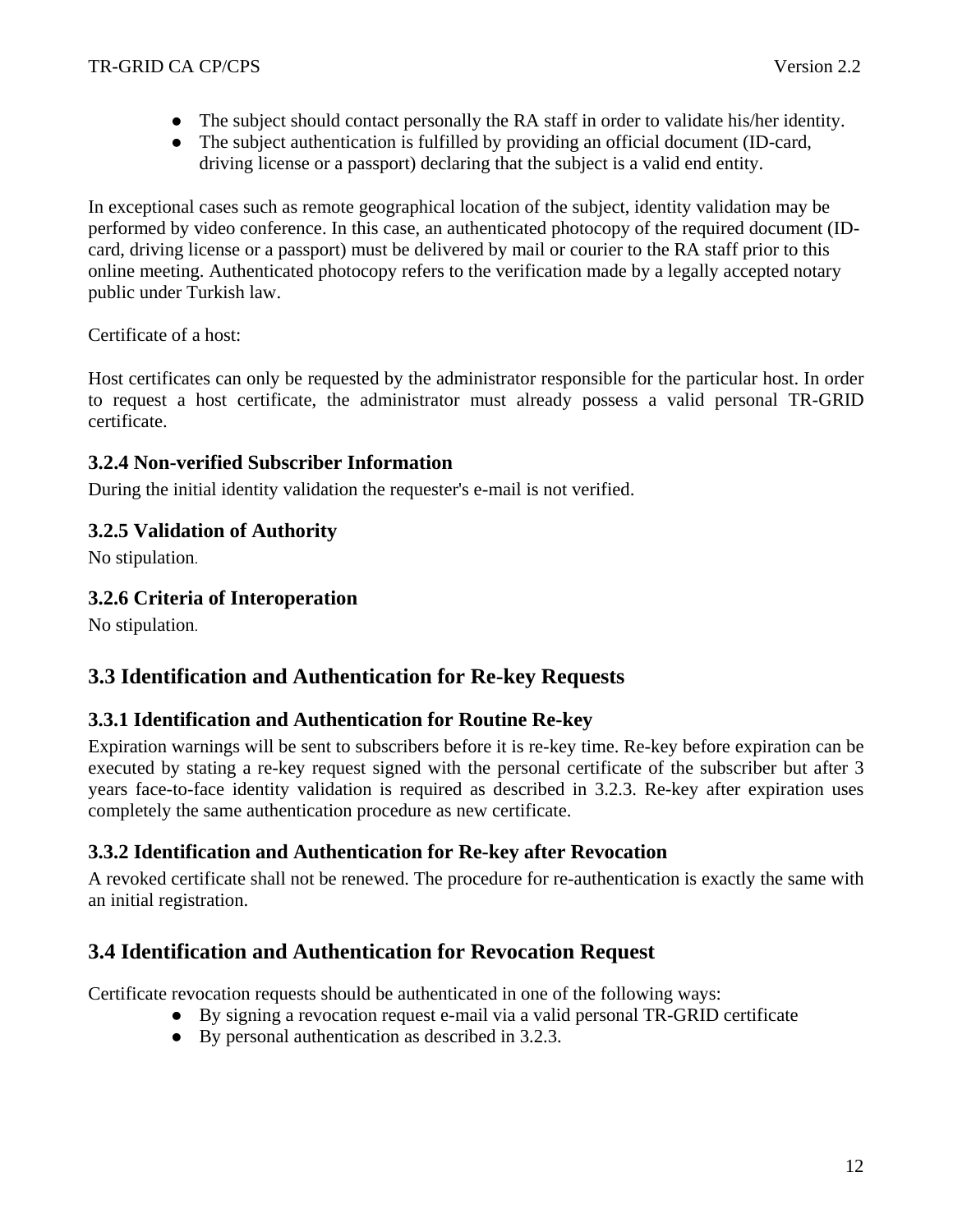# **4 CERTIFICATE LIFE-CYCLE OPERATIONAL REQUIREMENTS**

# **4.1 Certificate Application**

### **4.1.1 Who can Submit a Certificate Application**

The essential procedures that must be conformed in a certificate application request are as follows:

- The subject must be appropriate to the specifications stated in this policy.
- The key length of a certificate must be 1024 or 2048 bits.
- Each applicant generates his/her own key by using OpenSSL or similar software.
- Maximum life time of a certificate is 1 year.
- Message digests of the certificates must be generated by SHA1 algorithm.
- Host and service certificate requests must be submitted via SSL protected HTTP transport or via e-mail signed by a valid TR-GRID CA certificate to the appropriate RA.
- For host and service certificates, the requester must be appropriately authorized by the owner of the FQDN.
- User certificate requests must be submitted via SSL protected HTTP transport.

# **4.2 Certificate Application Processing**

### **4.2.1 Performing Identification and Authentication Functions**

For a certificate to be issued, the subject authentication must be successful and proper as specified in this document. Applicants will be informed about the status of their certificate whether it is issued or rejected.

## **4.2.2 Approval or Rejection of Certificate Applications**

If the certificate request does not meet one or more of the criteria in 4.1.1, it will be rejected and the requester will be informed via e-mail.

### **4.2.3 Time to Process Certificate Applications**

Each certificate application will take no more than 5 working days to be processed.

## **4.3 Certificate Issuance**

### **4.3.1 CA Actions during Certificate Issuance**

CA will check that identity validation is properly performed as described in 3.2.3.

CA will ensure secure communication with RAs by signed e-mails, SSL protected private web pages and voice conversations with a known person.

## **4.3.2 Notification to Subscriber by the CA of Issuance of Certificate**

Applicants will be notified via e-mail when the certificate is issued and the issued certificate will be hosted at the online CA repository.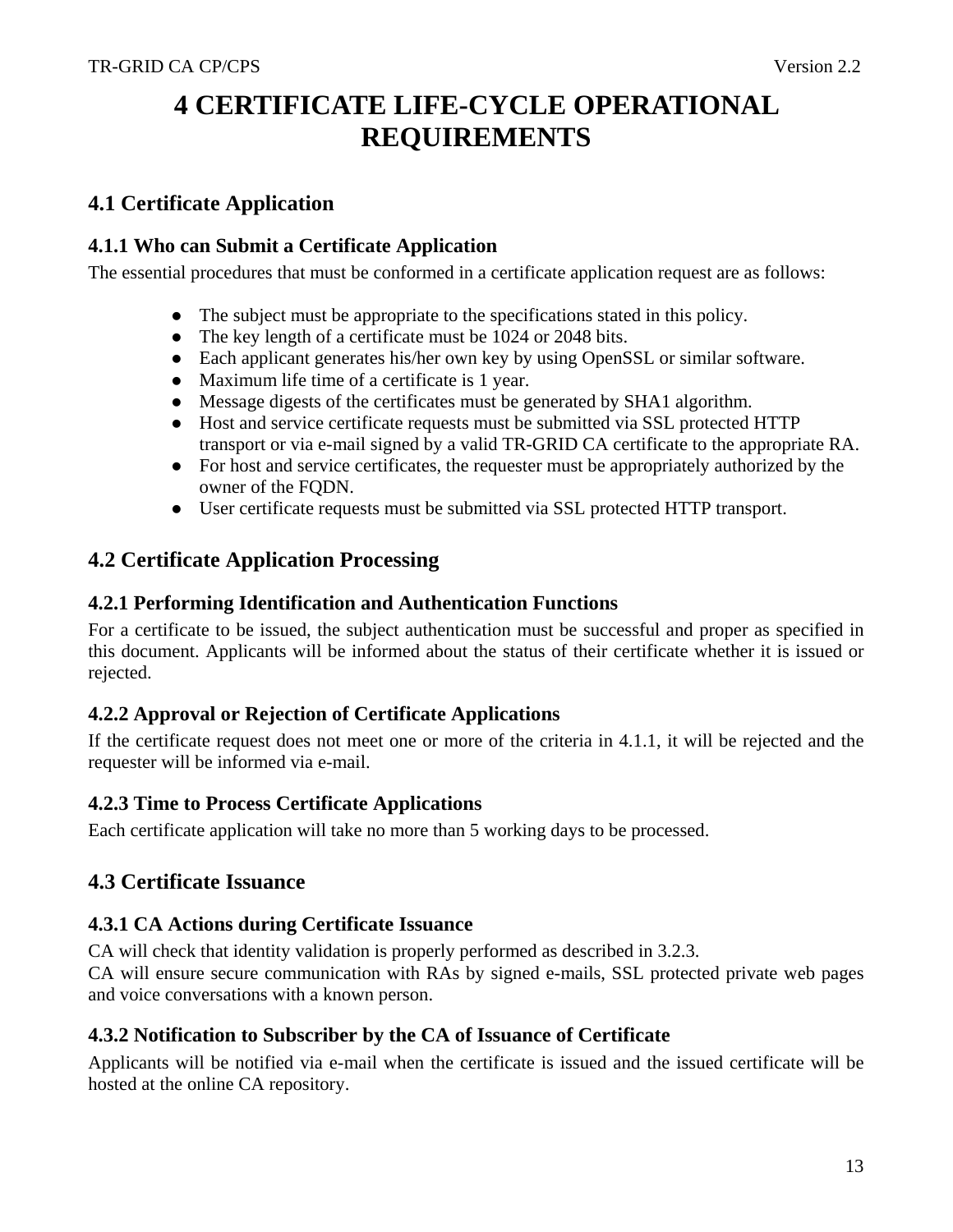# **4.4 Certificate Acceptance**

### **4.4.1 Conduct Constituting Certificate Acceptance**

Subscribers of TR-GRID CA are required to agree with the following issues:

- acknowledgment of conditions and loyalty to the procedures interpreted in this document
- permanent provision of correct information to the TR-GRID CA and avoidance of unnecessary information out of purposes of this document
- use of the certificate for only authorized purposes that are stated in this document
- admission of restrictions to liability defined in section 9.8
- admission of statements about confidentiality of information emphasized in section 9.4
- $\bullet$  key pair (public key and private key) generation using a secure method
- acceptable precautions against loss, disclosure or illegal use of the private key
- notifying TR-GRID CA in case private key is compromised or lost
- notifying TR-GRID CA in case of information change in the certificate
- notifying TR-GRID CA in case the subscriber requests to revoke the certificate

# **4.4.2 Publication of the Certificate by the CA**

All the certificates issued by TR-GRID CA will be published at the on-line CA repository.

### **4.4.3 Notification of Certificate Issuance by the CA to Other Entities**

See section 4.3.2.

# **4.5 Key Pair and Certificate Usage**

### **4.5.1 Subscriber Private Key and Certificate Usage**

See section 1.4.1.

### **4.5.2 Relying Party Public Key and Certificate Usage**

So as to use TR-GRID CA certificates, relying parties must consider the following specifications:

- loyalty to all the statements in this document
- use of the certificate for only authorized purposes
- $\bullet$  checking CRL list from the website before validating a certificate

## **4.6 Certificate Renewal**

### **4.6.1 Circumstance for Certificate Renewal**

Certificate renewal is not permitted. Subscribers must follow the re-key procedure, described in 3.3.1.

### **4.6.2 Who may Request Renewal**

See section 4.6.1.

### **4.6.3 Processing Certificate Renewal Requests**

See section 4.6.1.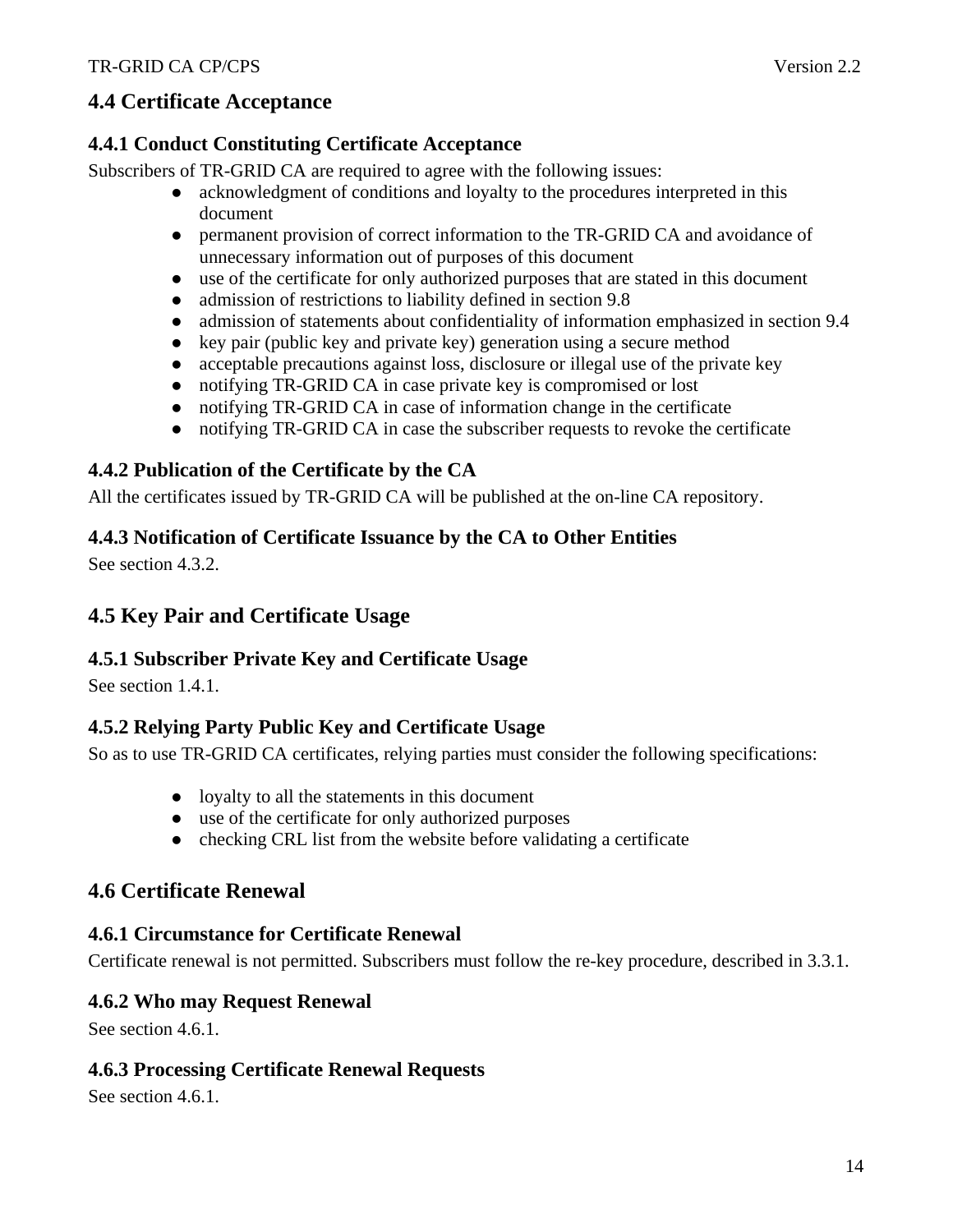See section 4.6.1.

# **4.6.5 Conduct Constituting Acceptance of a Renewal Certificate**

See section 4.6.1.

# **4.6.6 Publication of the Renewal Certificate by the CA**

See section 4.6.1.

# **4.6.7 Notification of Certificate Issuance by the CA to Other Entities**

See section 4.6.1.

# **4.7 Certificate Re-key**

# **4.7.1 Circumstances for Certificate Re-key**

The following circumstances require certificate re-key:

- expiration of subscriber's certificate,
- revocation of subscriber's certificate.

# **4.7.2 Who may Request Certification of a New Public Key**

Any subscriber holding a valid TR-GRID CA end entity certificate can request certificate re-key.

# **4.7.3 Processing Certificate Re-keying Requests**

See sections 3.3.1 and 3.3.2.

# **4.7.4 Notification of New Certificate Issuance to Subscriber**

See section 4.3.2.

# **4.7.5 Conduct Constituting Acceptance of a Re-keyed Certificate**

See section 4.4.1.

# **4.7.6 Publication of the Re-keyed Certificate by the CA**

See section 4.4.2.

# **4.7.7 Notification of Certificate Issuance by the CA to Other Entities**

See section 4.4.3.

# **4.8 Certificate Modification**

# **4.8.1 Circumstances for Certificate Modification**

No stipulation.

# **4.8.2 Who may Request Certificate Modification**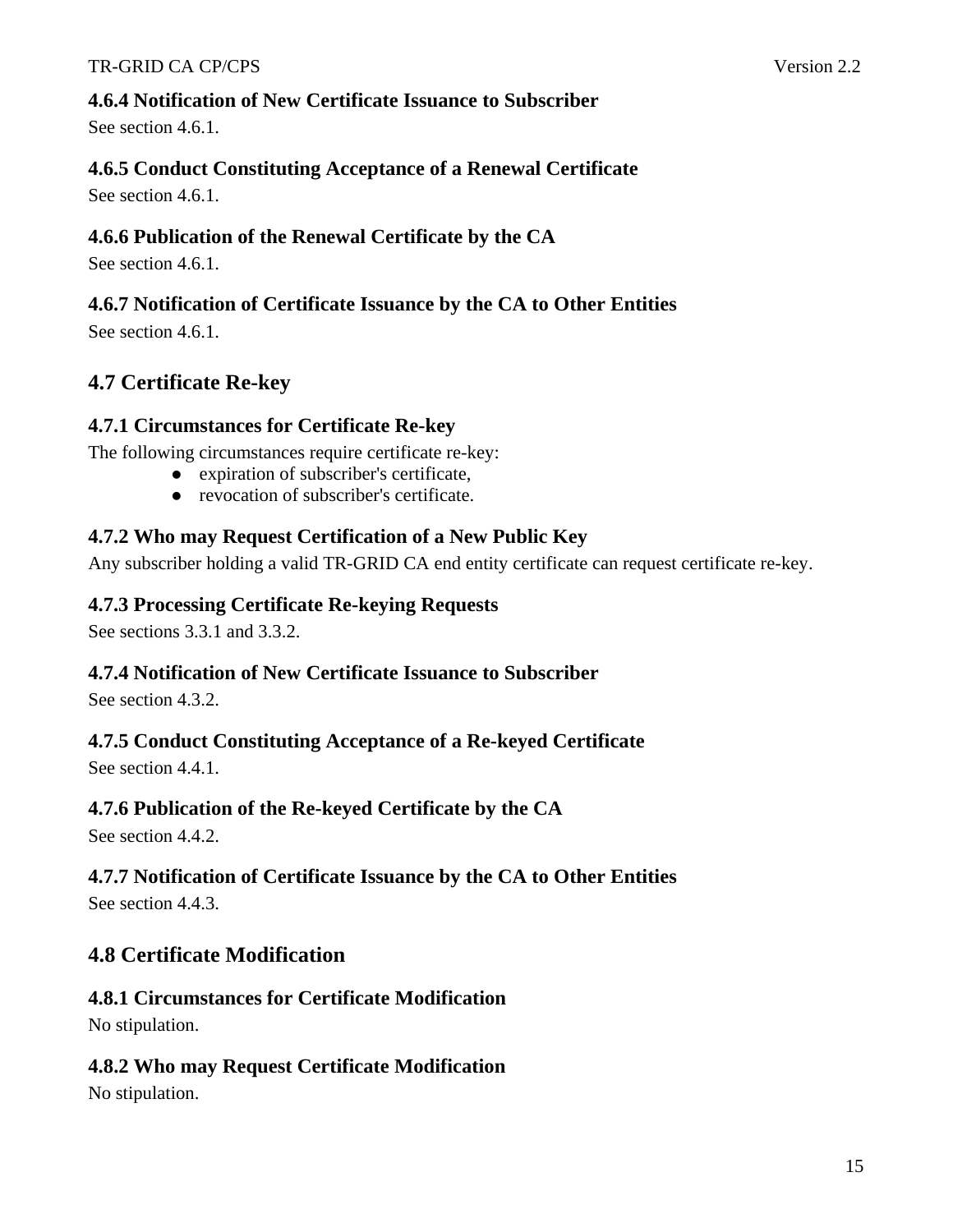## **4.8.3 Processing Certificate Modification Requests**

No stipulation.

# **4.8.4 Notification of New Certificate Issuance to Subscriber**

No stipulation.

## **4.8.5 Conduct Constituting Acceptance of Modified Certificate**

No stipulation.

## **4.8.6 Publication of the Modified Certificate by the CA**

No stipulation.

# **4.8.7 Notification of Certificate Issuance by the CA to Other Entities**

No stipulation.

# **4.9 Certificate Revocation and Suspension**

## **4.9.1 Circumstances for Revocation**

A certificate will be revoked in the following situations:

- The subscriber does not need the certificate any more.
- The subscriber has not obeyed the stated obligations.
- The information in the certificate is incorrect.
- The private key of a certificate is lost, compromised or suspected to be compromised.

In one of the conditions above, end entity must request revocation of the certificate as soon as possible but within one working day.

# **4.9.2 Who can Request Revocation**

The CA, RA, subscriber of the certificate or any other entity holding evidence of a revocation circumstance about that certificate can request revocation.

## **4.9.3 Procedure for Revocation Request**

Revocation requests should be submitted in one of the following ways:

- $\bullet$  by email sent to ca@grid.org.tr
- personally at the RA/CA

All revocation requests should be properly authenticated as described in 3.4.

## **4.9.4 Revocation Request Grace Period**

No stipulation.

## **4.9.5 Time within which CA must Process the Revocation Request**

TR-GRID CA will process all revocation requests within 1 working day.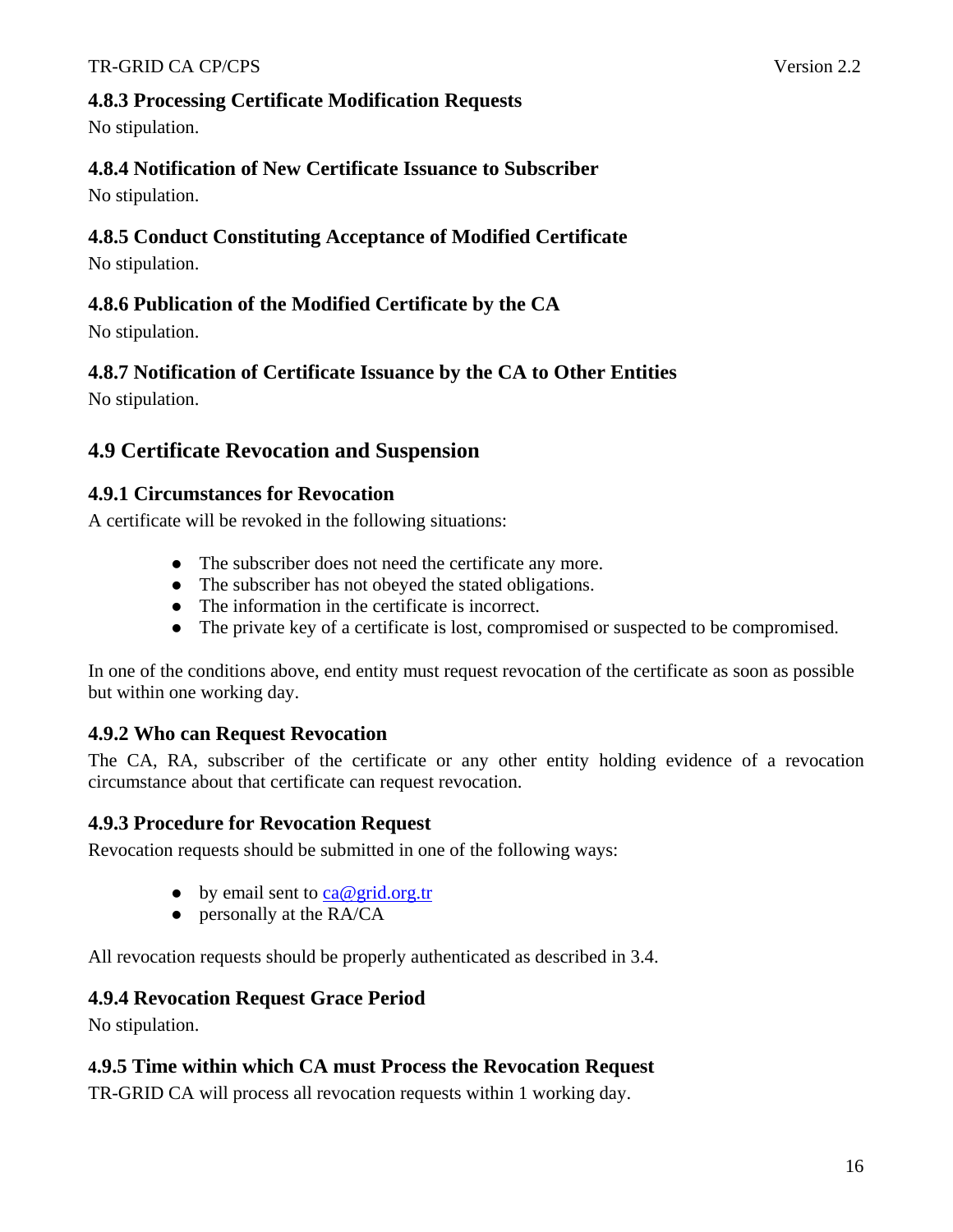### **4.9.6 Revocation Checking Requirement for Relying Parties**

A relying party must verify the certificate that it uses considering the most recently issued CRL.

### **4.9.7 CRL Issuance Frequency**

See section 2.3.

### **4.9.8 Maximum Latency for CRLs**

No stipulation.

#### **4.9.9 On-line Revocation/status Checking Availability**

At present, no on line service for this purpose is available.

#### **4.9.10 On-line Revocation Checking Requirements**

See section 4.9.9.

### **4.9.11 Other Forms of Revocation Advertisements Available**

No stipulation.

### **4.9.12 Special Requirements Re-key Compromise**

No stipulation.

### **4.9.13 Circumstances for Suspension**

TR-GRID CA does not suspend certificates.

### **4.9.14 Who can Request Suspension**

See section 4.9.13.

### **4.9.15 Procedure for Suspension Request**

See section 4.9.13.

### **4.9.16 Limits on Suspension Period**

See section 4.9.13.

## **4.10 Certificate Status Services**

### **4.10.1 Operational Characteristics**

TR-GRID CA online repository contains list of valid certificates and list of revoked certificates (CRL). Both lists are continuously updated.

### **4.10.2 Service Availability**

The on-line repository is available on a 24x7 basis, liable to reasonable scheduled maintenance.

### **4.10.3 Optional Features**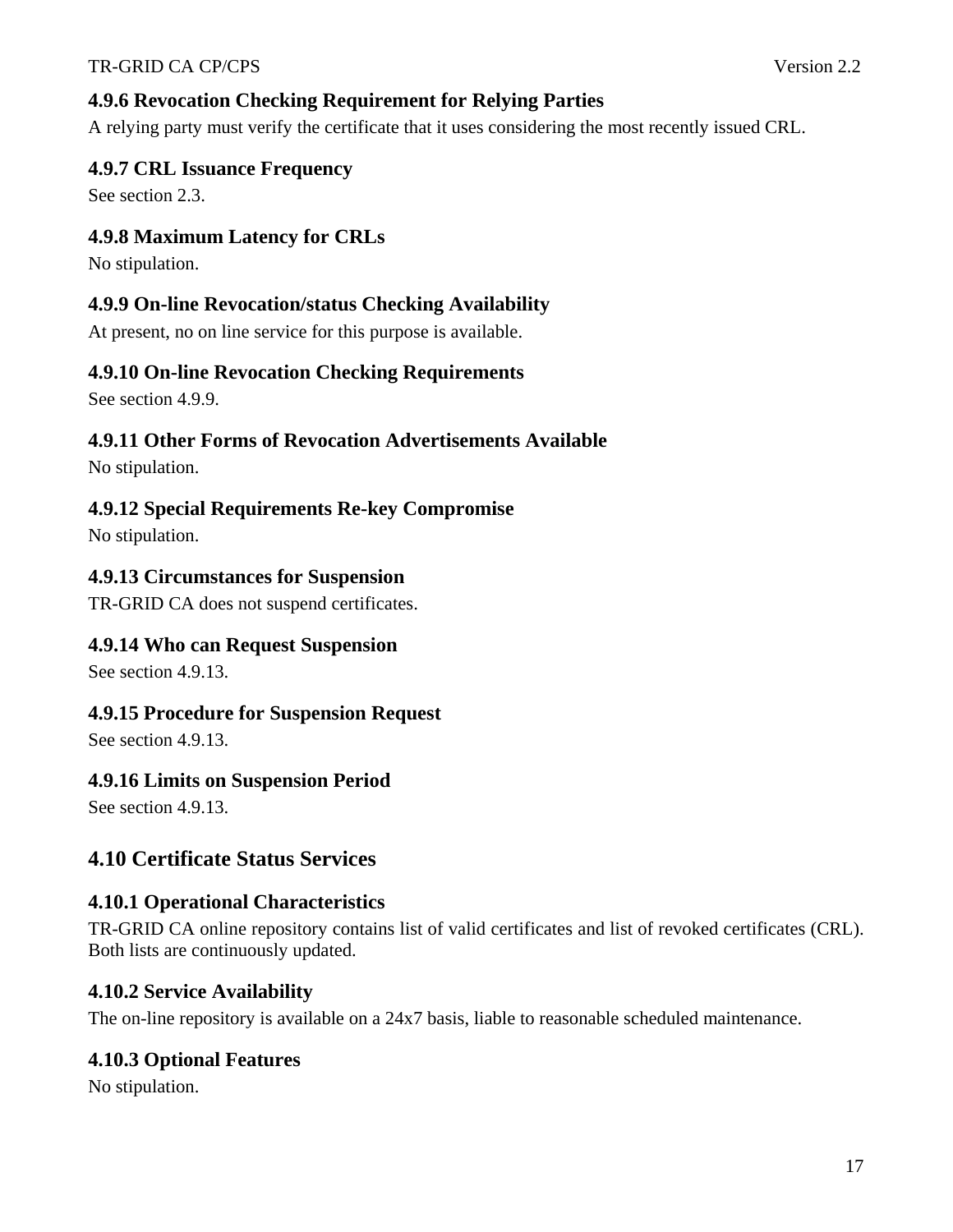## **4.11 End of Subscription**

No stipulation.

# **4.12 Key Escrow and Recovery**

### **4.12.1 Key Escrow and Recovery Policy and Practices**

No stipulation.

# **4.12.2 Session Key Encapsulation and Recovery Policy and Practices**

No stipulation.

# **5 FACILITY, MANAGEMENT, AND OPERATIONAL CONTROLS**

# **5.1 Physical Controls**

## **5.1.1 Site Location and Construction**

The TR-GRID CA operates in a controlled and protected room in TUBITAK ULAKBIM building.

## **5.1.2 Physical Access**

Physical access to the hardware (entering the computer room) is restricted to the authorized personnel.

## **5.1.3 Power and Air Conditioning**

No stipulation.

## **5.1.4 Water Exposures**

No stipulation.

## **5.1.5 Fire Prevention and Protection**

TUBITAK ULAKBIM building has a fire alarm system.

## **5.1.6 Media Storage**

Backups are to be stored in removable storage media.

## **5.1.7 Waste Disposal**

No stipulation.

## **5.1.8 Off-site Backup**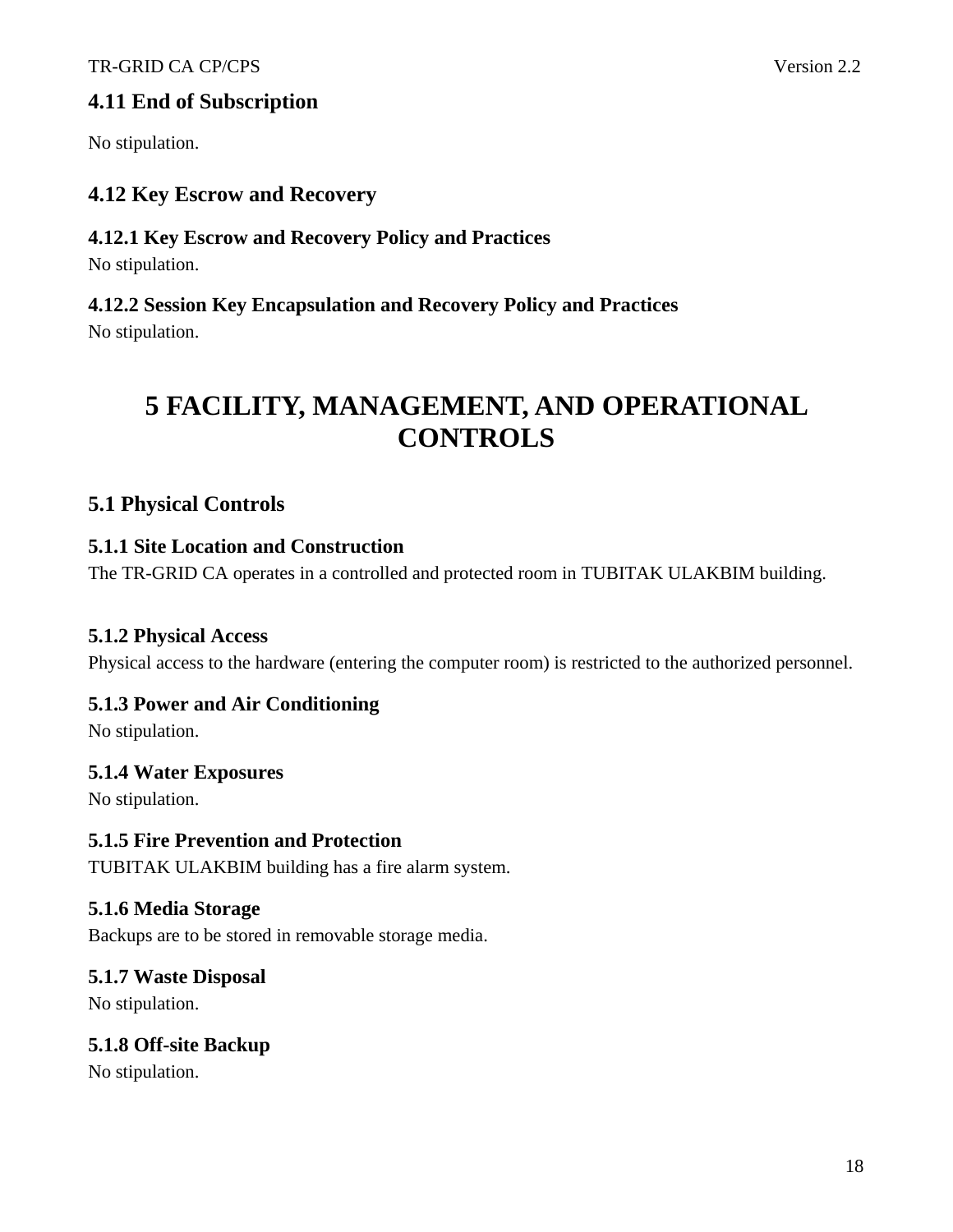# **5.2 Procedural Controls**

### **5.2.1 Trusted Roles**

No stipulation.

### **5.2.2 Number of Persons Required per Task**

No stipulation.

### **5.2.3 Identification and Authentication for Each Role**

No stipulation.

### **5.2.4 Roles Requiring Separation of Duties**

No stipulation.

# **5.3 Personnel Controls**

### **5.3.1 Qualifications, Experience and Clearance Requirements**

Access to servers and applications is limited to the TR-GRID CA Security Personnel who are staff in TUBITAK ULAKBIM.

### **5.3.2 Background Check Procedures**

No stipulation.

### **5.3.3 Training Requirements**

Internal training is available and applied to the TR-GRID CA and RA operators.

### **5.3.4 Retraining Frequency and Requirements**

TR-GRID CA will perform operational audit of the CA and RA operators once a year. Retraining is applied if the audit results are not satisfactory.

### **5.3.5 Job Rotation Frequency and Sequence**

No stipulation.

### **5.3.6 Sanctions for Unauthorized Actions**

No stipulation.

### **5.3.7 Independent Contractor Requirements**

No stipulation.

### **5.3.8 Documentation Supplied to Personnel**

Operational manual for CA and RA operators is supplied to the new TR-GRID CA personnel.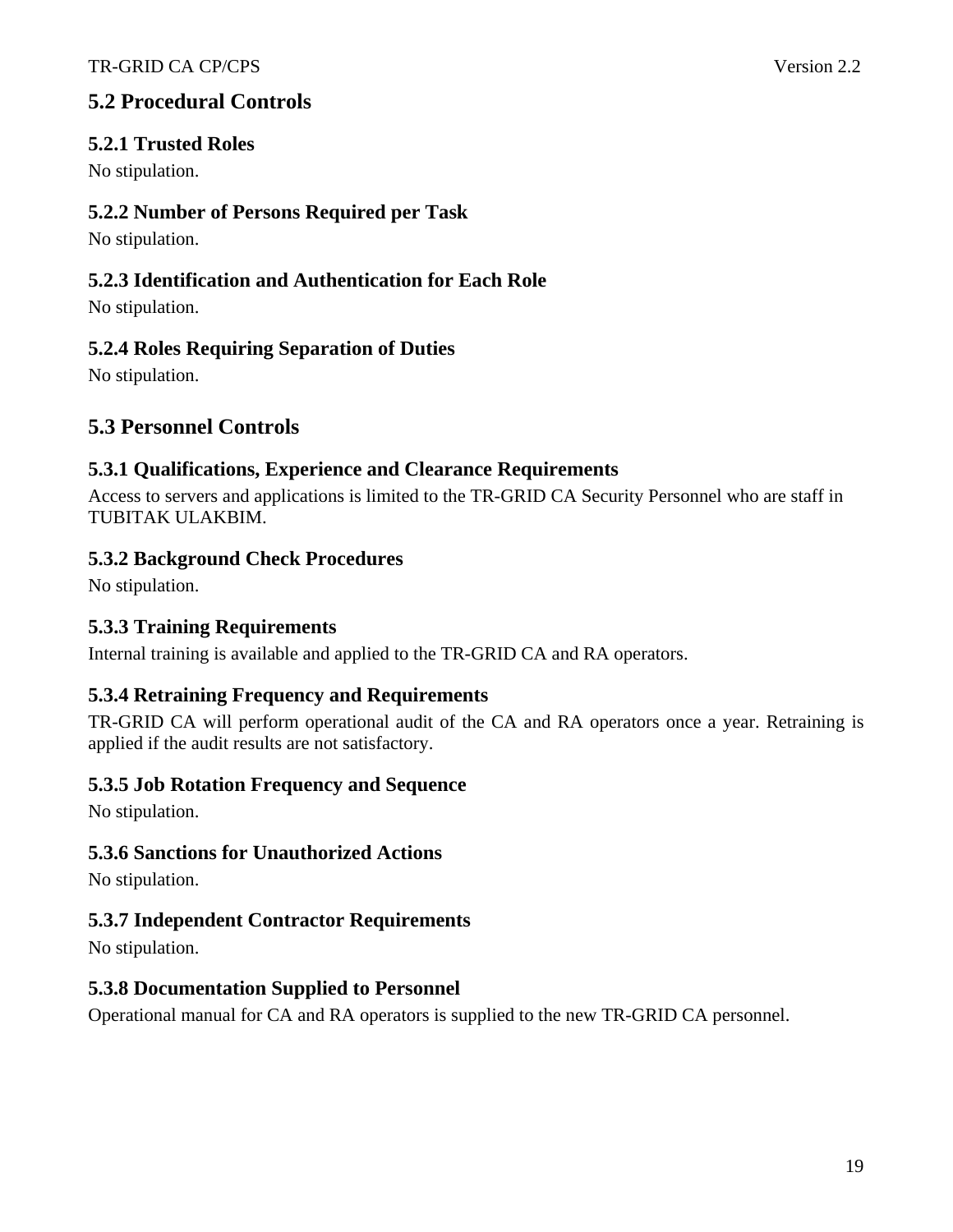# **5.4 Audit logging procedures**

# **5.4.1 Types of Events Recorded**

The login/logout/reboot information of the issuing machine is archived. In addition, annual operational audits of CA/RA staff must be performed.

# **5.4.2 Frequency of Processing Log**

No stipulation.

# **5.4.3 Retention Period for Audit Log**

Minimum retention period is three years.

# **5.4.4 Protection of Audit Log**

Archives are kept in a separate room with limited access.

# **5.4.5 Audit Log Backup Procedures**

Audit logs are kept in removable storage media in a safe room with restricted access.

# **5.4.6 Audit Collection System (Internal vs. External)**

Audit log collection system is internal to TR-GRID CA.

## **5.4.7 Notification to Event-causing Subject**

No stipulation.

## **5.4.7 Notification to Event-causing Subject**

No stipulation.

## **5.4.8 Vulnerability Assessments**

No stipulation.

# **5.5 Records Archival**

## **5.5.1 Types of Records Archived**

The TR-GRID RA will archive the following items:

- Application data (certificate and revocation requests)
- Issued certificates and CRLs
- All e-mail messages correspondence with TR-GRID CA and RA
- The login/logout/reboot information of the issuing machine

## **5.5.2 Retention Period for Archive**

Minimum retention period is three years.

### **5.5.3 Protection of Archive**

Archives are kept in an auditable form with limited access.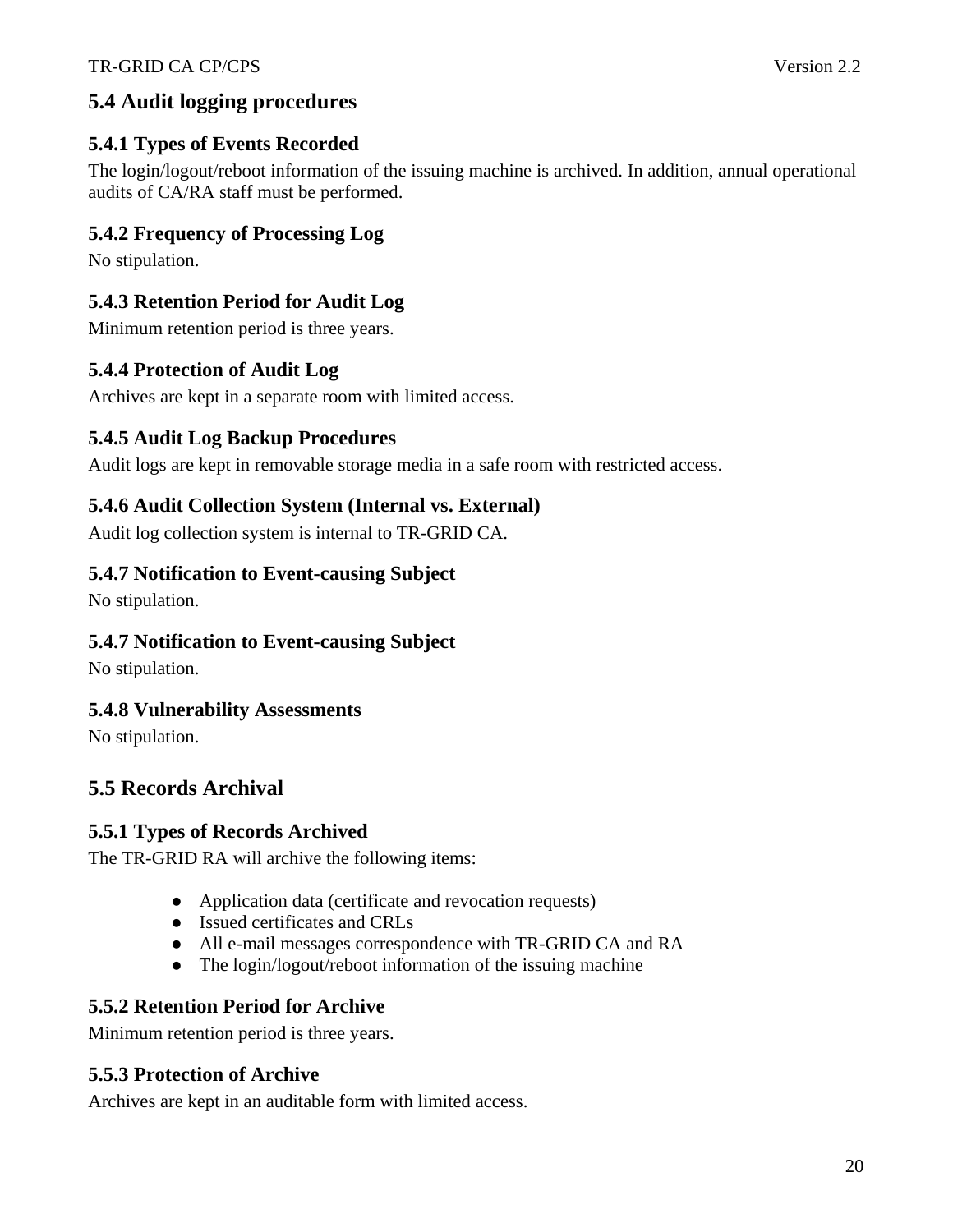All archive data are copied to removable storage media.

# **5.5.5 Requirements for Time-stamping of Records**

No stipulation.

# **5.5.6 Archive Collection System (Internal or External)**

The archive collection system is internal to the TR-GRID CA.

# **5.5.7 Procedures to Obtain and Verify Archive Information**

No stipulation

# **5.6 Key Changeover**

Lifetime of TR-GRID CA is 20 years and lifetime of end entity certificates is 1 year. The CA's private key is changed periodically; from that time on, the new key will be valid in order to sign new certificates or CRL lists of new certificates. The overlap of the old and new key must be at least one year. The older but still valid certificate must be available to verify old signatures and its private key must be used to sign CRLs until all the certificates signed using the associated key have expired or been revoked.

# **5.7 Compromise and Disaster Recovery**

If the CA private key is compromised or destroyed in some way, the CA will perform the following tasks:

- Inform the EuGridPMA
- Inform all the nodes, RAs and other relying parties
- Conclude the issuance and distribution of certificates and CRLs
- Generate a new CA certificate with a new key pair that will be soon available on the website.

# **5.7.2 Computing Resources, Software, and/or Data are Corrupted**

No stipulation.

# **5.7.3 Entity Private Key Compromise Procedures**

No stipulation.

# **5.7.4 Business Continuity Capabilities after a Disaster**

No stipulation.

# **5.8 CA or RA Termination**

TR-GRID CA will do the following tasks before it terminates its Grid-related services:

• Inform the subscribed users and RAs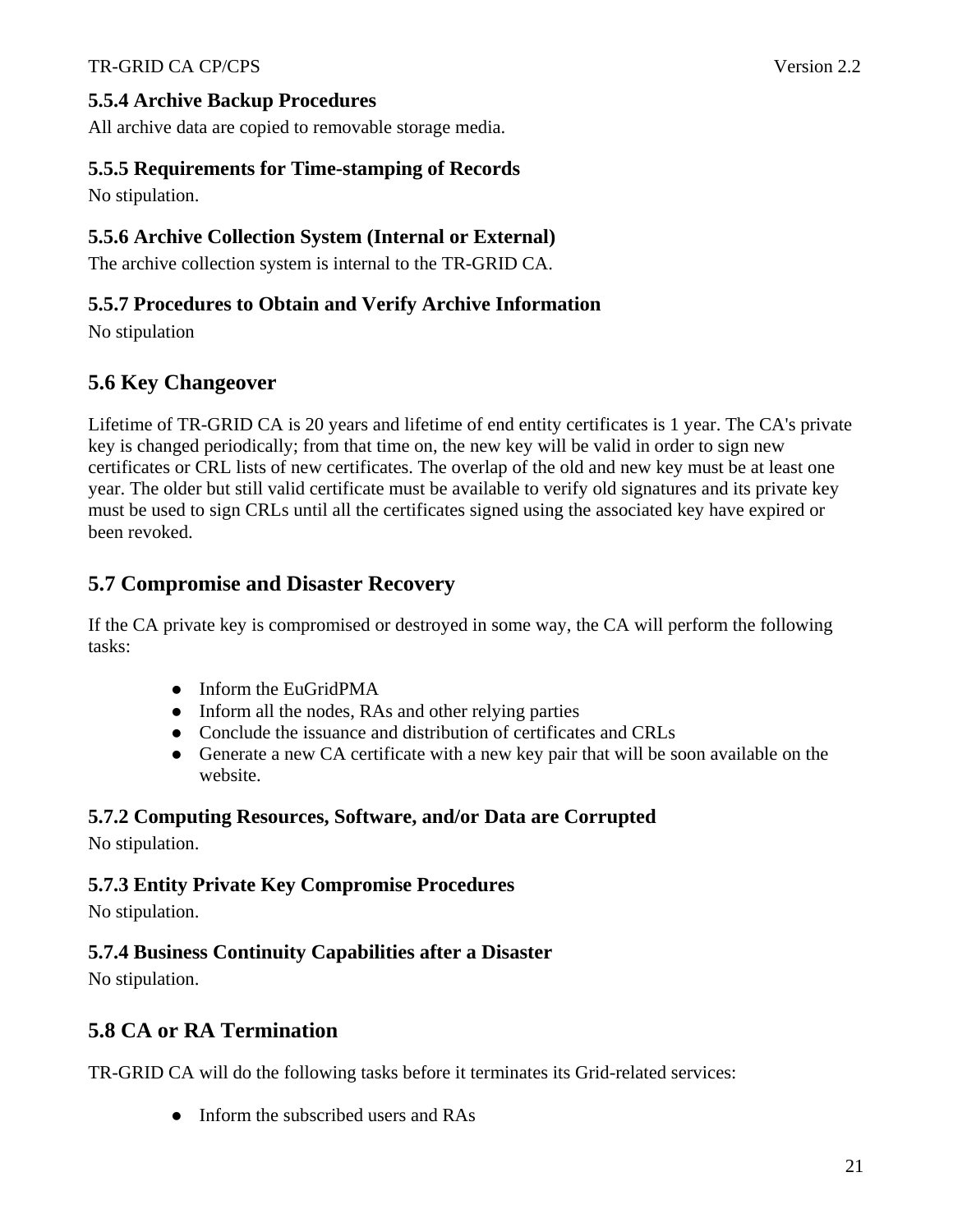- Stop to issue certificates and CRLs
- Notify the relevant security contacts
- Declare its termination on the website
- Annihilate all copies of private keys

# **6. TECHNICAL SECURITY CONTROLS**

# **6.1 Key Pair Generation and Installation**

### **6.1.1 Key Pair Generation**

Keys for the TR-GRID CA root certificate are generated on a dedicated machine, not connected to any type of network. The software used for key generation is OpenSSL. Each subscriber must generate his/her own key pair.

### **6.1.2 Private Key Delivery to Subscriber**

As each applicant generates his/her own key pair, CA has no access to subscribers' private keys.

## **6.1.3 Public Key Delivery to Certificate Issuer**

Applicants can make host/service certificate requests to the RA via e-mail signed by a valid TR-GRID CA certificate. Applicant's public keys are delivered to the RA in an email containing the certificate request. The public key arrives at the TR-GRID CA in an email signed by the RA.

Applicants can make user/host/service certificate requests via SSL protected HTTP certification request service provided by the RA.

## **6.1.4 CA Public Key Delivery to Relying Parties**

The TR-GRID CA root certificate is available on the website: http://www.grid.org.tr/ca

## **6.1.5 Key Sizes**

For a user or host certificate the key size is 1024 or 2048 bits. The TR-GRID CA key size is 2048 bits.

### **6.1.6 Public Key Parameters Generation**

No stipulation.

## **6.1.7 Key Usage Purposes (as per X.509 v3 Key Usage Field)**

TR-GRID certificates may be used only for authentication and signing proxy certificates, e-mail signing and encryption.

TR-GRID CA private key will only be used to issue CRLs and new certificates and to revoke certificates.

# **6.2 Private Key Protection and Cryptographic Module Engineering Controls**

## **6.2.1 Cryptographic Module Standards and Controls**

The TR-GRID CA uses sha1 with RSA encryption as a signature algorithm.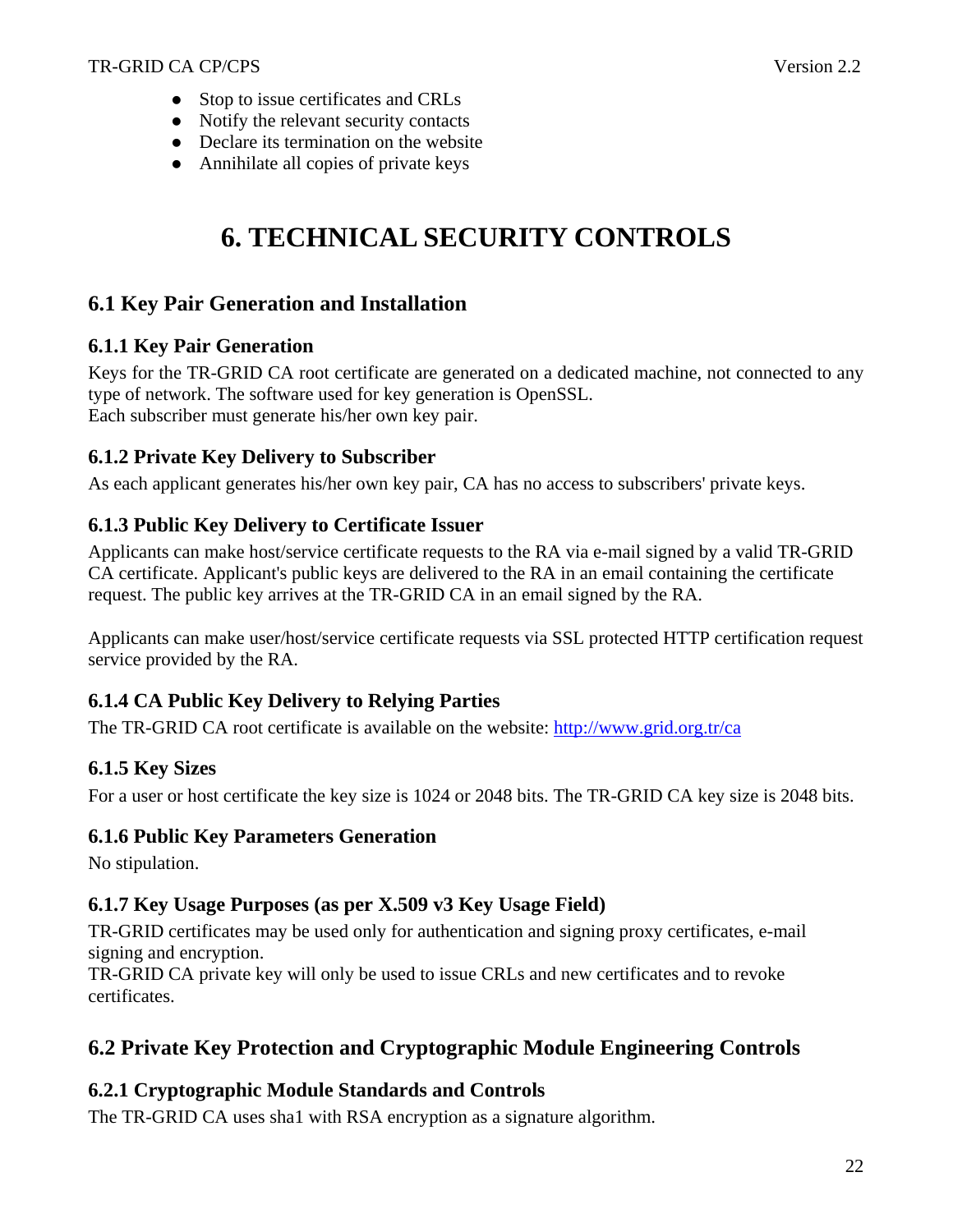No stipulation.

# **6.2.3 Private Key Escrow**

No stipulation.

# **6.2.4 Private Key Backup**

A backup of the TR-GRID CA private key is kept encrypted in multiple copies in USB flash drive and CD-ROM in a safe location. The password for the private key is kept separately in paper form with an access control. Only authorized CA personnel have access to the backups.

## **6.2.5 Private Key Archival**

TR-GRID CA does not archive private keys apart from the private key corresponding to the root certificate of TR-GRID CA.

### **6.2.6 Private Key Transfer into or from a Cryptographic Module**

TR-GRID CA does not use cryptographic module.

## **6.2.7 Private Key Storage on Cryptographic Module**

See section 6.2.6.

## **6.2.8 Method of Activating Private Key**

TR-GRID CA private key is protected by a passphrase of at least 15 characters and only known by authorized CA personnel.

The subscriber is required to generate a secure pass phrase, at least 12 characters long for the private key. Private key cannot be shared and it is subscriber's responsibility to protect the private key properly.

## **6.2.9 Method of Deactivating Private Key**

No stipulation.

## **6.2.10 Method of Destroying Private Key**

No stipulation.

## **6.2.11 Cryptographic Module Rating**

No stipulation.

## **6.3 Other Aspects of Key Pair Management**

No stipulation.

### **6.3.1 Public Key Archival**

As a part of the certificate archival, the public key is archived.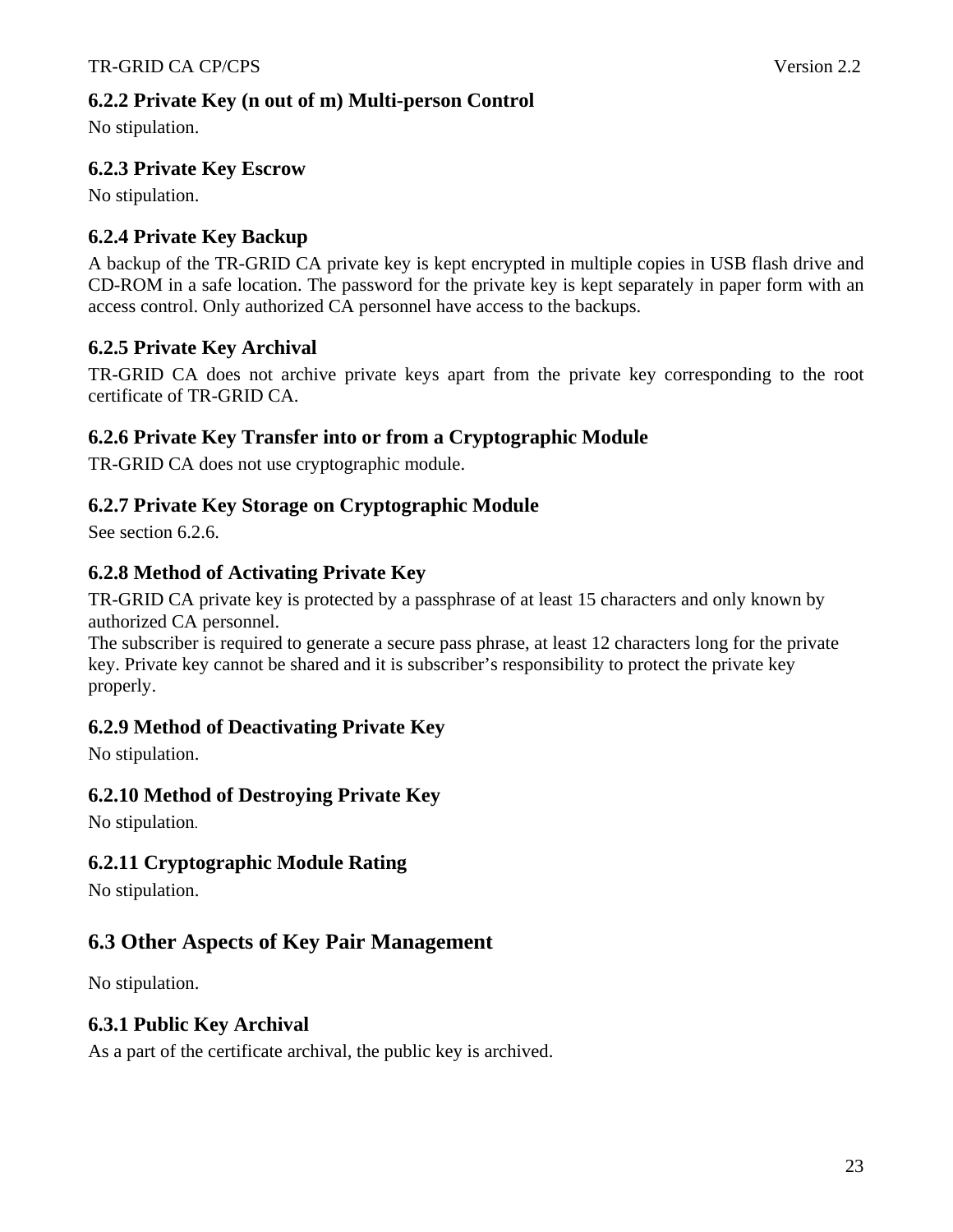# **6.3.2 Certificate Operational Periods and Key Pair Usage Periods**

TR-GRID CA root certificate has a validity of twenty years. For subscribers, the maximum validity period for a certificate is one year.

# **6.4 Activation Data**

## **6.4.1 Activation Data Generation and Installation**

TR-GRID CA does not generate activation data for subscribers. The subscriber is required to generate a secure pass phrase, at least 12 characters long as activation data for the private key. TR-GRID CA private key is protected by a passphrase of at least 15 characters.

# **6.4.2 Activation Data Protection**

The TR-GRID CA does not have access to or generate the private keys of a subscriber. The key pair is generated and managed by the client and it is subscriber's responsibility to keep the private key secure. The passphrase for the private key of CA root certificate is kept separately in paper form with an access limited to CA personnel.

## **6.4.3 Other Aspects of Activation Data**

No stipulation.

# **6.5 Computer Security Controls**

## **6.5.1 Specific Computer Security Technical Requirements**

- The operating systems of CA/RA servers are protected at a high degree of security by applying all the relevant patches.
- To discover invalid software applications, monitoring is used.
- System configuration is reduced to minimum.

## **6.5.2 Computer Security Rating**

No stipulation.

# **6.6 Life Cycle Technical Controls**

## **6.6.1 System Development Controls**

No stipulation.

## **6.6.2 Security Management Controls**

No stipulation.

## **6.6.3 Life Cycle Security Controls**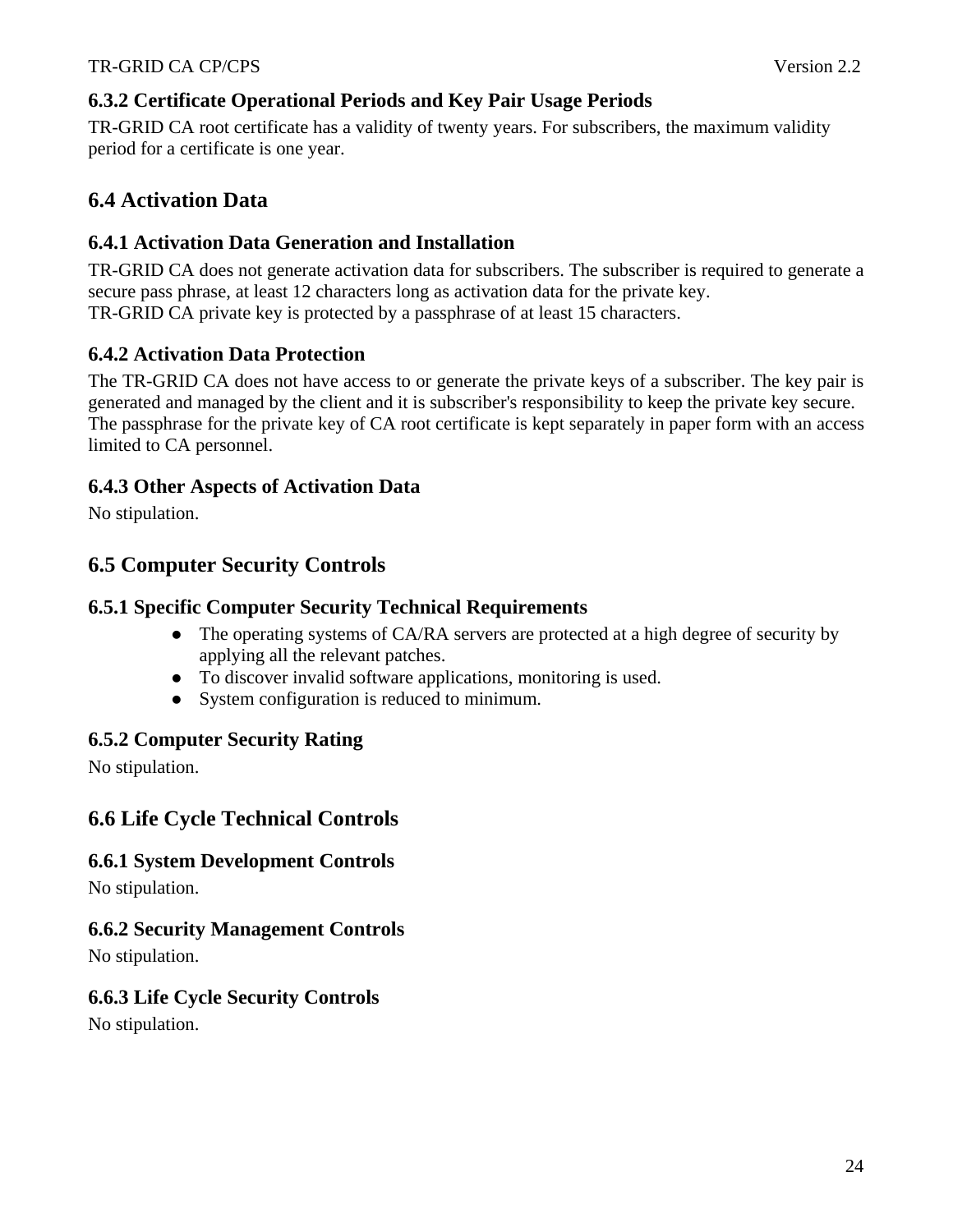# **6.7 Network Security Controls**

Certificates are issued on a machine, not connected to any kind of network. Protection of other machines is provided by firewalls.

# **6.8 Time Stamping**

No stipulation.

# **7. CERTIFICATE, CRL AND OCSP PROFILES**

# **7.1 Certificate Profile**

### **7.1.1 Version Number**

X.509 v3

### **7.1.2 Certificate Extensions**

TR-GRID CA supports and uses the following X.509 v3 Certificate extensions:

- CA root certificate extensions:
	- Basic Constraints: critical, CA:TRUE
	- Key Usage: critical, CRL Sign, Key Cert Sign
	- Subject Key Identifier
	- Authority Key Identifier
	- **•** CRL Distribution Points
- End entity certificate extensions for users:
	- Basic Constraints: critical, CA:FALSE
	- Key Usage: critical, Digital Signature, Key Encipherment, Data Encipherment
	- Extended Key Usage: TLS Web Client Authentication, E-mail Protection
	- CRL Distribution Points
	- Authority Key Identifier
	- Subject Key Identifier
	- Certificate Policies
	- Subject Alternative Name: Email=e-mail address of user, optional
- End entity certificate extensions for hosts:
	- Basic Constraints: critical, CA:FALSE
	- Key Usage: critical, Digital Signature, Key Encipherment, Data Encipherment
	- Extended Key Usage: TLS Web Client Authentication, TLS Web Server Authentication
	- CRL Distribution Points
	- Authority Key Identifier
	- Subject Key Identifier
	- Certificate Policies
	- Subject Alternative Name: DNS Name=FQDN for hosts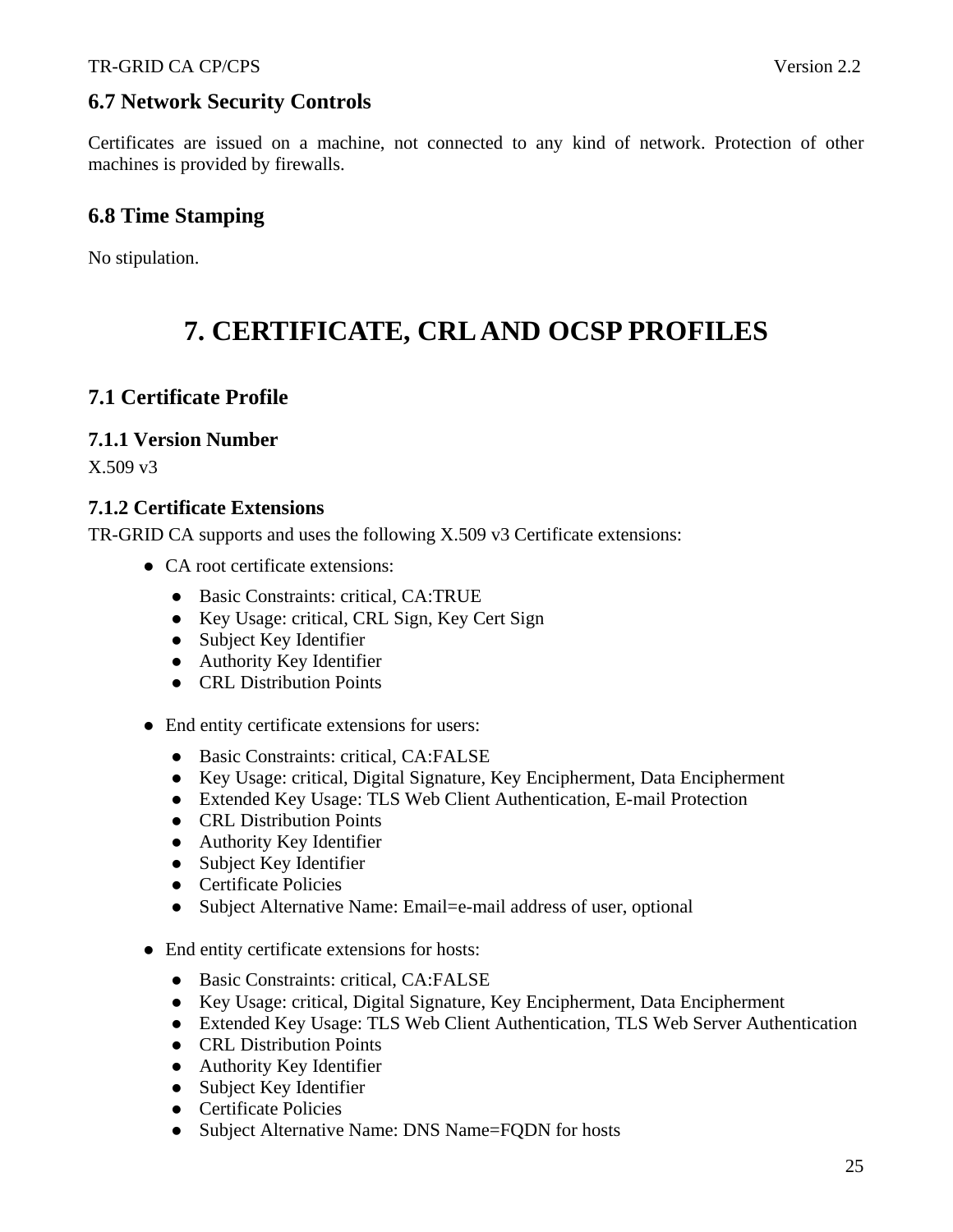### **7.1.3 Algorithm Object Identifiers**

The following hash/digest algorithm is used:

- Secure Hash Algorithm-1  $(x500 \text{ oid}: 1.3.14.3.2.26)$
- The following signature algorithm is used:
	- RSA (x500 oid: 1.2.840.113549.1.1.1)

## **7.1.4 Name Forms**

See section 3.1.1.

### **7.1.5 Name Constraints**

See section 3.1.2.

### **7.1.6 Certificate Policy Object Identifier**

See section 1.2.

### **7.1.7 Usage of Policy Constraints Extension**

No stipulation.

### **7.1.8 Policy Qualifiers Syntax and Semantics**

No stipulation.

## **7.1.9 Processing Semantics for the Critical Certificate Policies Extension**

No stipulation.

# **7.2 CRL Profile**

### **7.2.1 Version Number(s)**

CRLs are in X.509 v2 format, compliant with RFC 3280. SHA1 algorithm is used to generate CRLs.

### **7.2.2 CRL and CRL Entry Extensions**

The CRL extension Authority Key Identifier and CRL Number will be used in CRLs.

# **7.3 OCSP Profile**

No stipulation.

### **7.3.1 Version Number(s)**

No stipulation.

### **7.3.2 OCSP Extensions**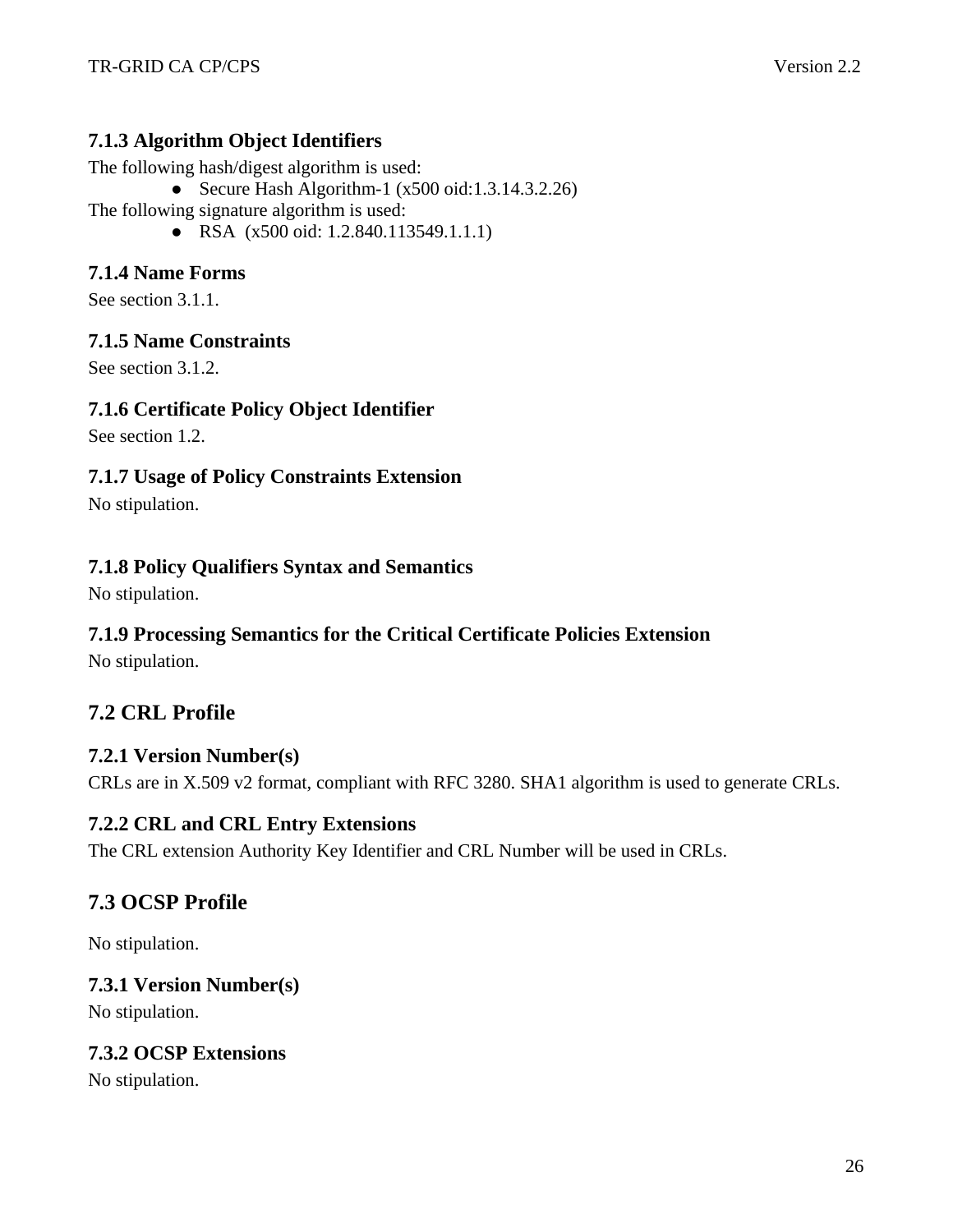# **8 COMPLIANCE AUDIT AND OTHER ASSESSMENTS**

## **8.1 Frequency or Circumstances of Assessment**

TR-GRID CA accepts being audited by other accredited CAs to verify its adherence to the rules and procedures specified in its CP/CPS document.

## **8.2 Identity/qualifications of Assessor**

No stipulation.

## **8.3 Assessor's Relationship to Assessed Entity**

No stipulation.

## **8.4 Topics Covered by Assessment**

No stipulation.

# **8.5 Actions Taken as a Result of Deficiency**

No stipulation.

## **8.6 Communication of Results**

No stipulation.

# **9 OTHER BUSINESS AND LEGAL MATTERS**

## **9.1 Fees**

### **9.1.1 Certificate Issuance or Renewal Fees**

For any service supplied, TR-GRID CA charges no fee.

### **9.1.2 Certificate Access Fees**

See section 9.1.1.

### **9.1.3 Revocation or Status Information Access Fees**

See section 9.1.1.

## **9.1.4 Fees for Other Services**

See section 9.1.1.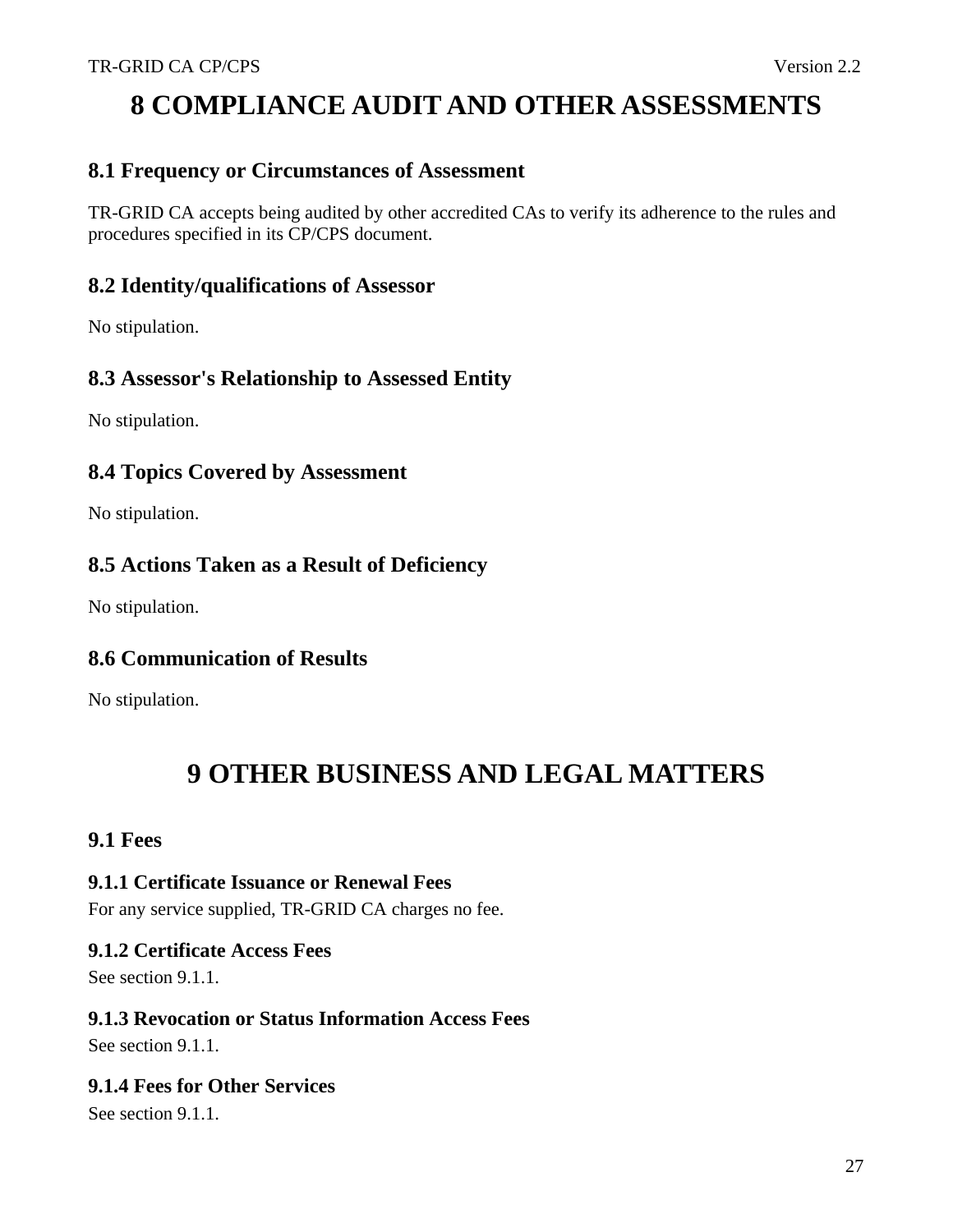### **9.1.5 Refund Policy**

See section 9.1.1.

# **9.2 Financial Responsibility**

TR-GRID CA rejects any financial or any other sort of responsibility for damages arising from its operations.

### **9.2.1 Insurance Coverage**

Not applicable.

### **9.2.2 Other Assets**

Not applicable.

### **9.2.3 Insurance or Warranty Coverage for End-entities**

Not applicable.

### **9.3 Confidentiality of Business Information**

No stipulation.

### **9.3.1 Scope of Confidential Information**

Not applicable.

### **9.3.2 Information not within the Scope of Confidential Information**

Not applicable.

## **9.3.3 Responsibility to Protect Confidential Information**

Not applicable.

# **9.4 Privacy of Personal Information**

TR-GRID CA does not collect any confidential or private information except for the case when CA or RA archives copies of ID documents for identity validation of a user certificate request. TR-GRID CA guarantees that this personal information will not be used for any other purposes.

### **9.4.1 Privacy Plan**

See section 9.4.

## **9.4.2 Information Treated as Private**

See section 9.4.

### **9.4.3 Information not Deemed Private**

Information stated in issued certificates and CRLs is not considered to be confidential. TR-GRID CA collects the following information, which is not deemed as private, from the subscriber:

- Organizational e-mail address
- Name and surname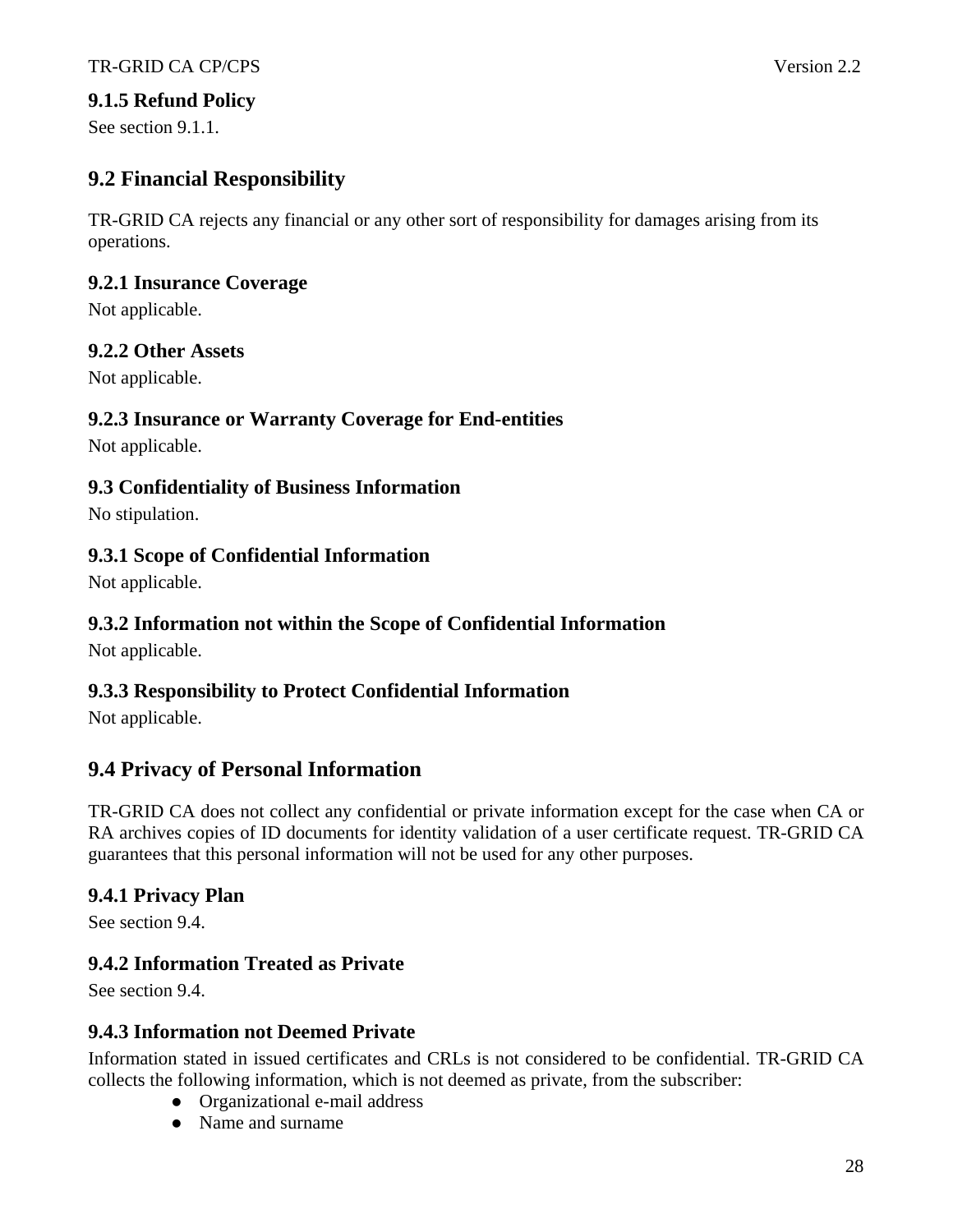• Organization

# **9.4.4 Responsibility to Protect Private Information**

See section 9.4.

## **9.4.5 Notice and Consent to Use Private Information**

No stipulation.

## **9.4.6 Disclosure Pursuant to Judicial or Administrative Process**

No stipulation.

# **9.4.7 Other Information Disclosure Circumstances**

No stipulation.

# **9.5 Intellectual Property Rights**

Parts of this document are inspired by:

- RFC 2527
- RFC 3647
- Cern CA Policy
- Grid Canada CP/CPS
- HellasGrid CA CP/CPS

# **9.6 Representations and Warranties**

## **9.6.1 CA Representations and Warranties**

No stipulation.

## **9.6.2 RA Representations and Warranties**

No stipulation.

## **9.6.3 Subscriber Representations and Warranties**

No stipulation.

## **9.6.4 Relying Party Representations and Warranties**

No stipulation.

# **9.6.5 Representations and Warranties of Other Participants**

No stipulation.

# **9.7 Disclaimers of Warranties**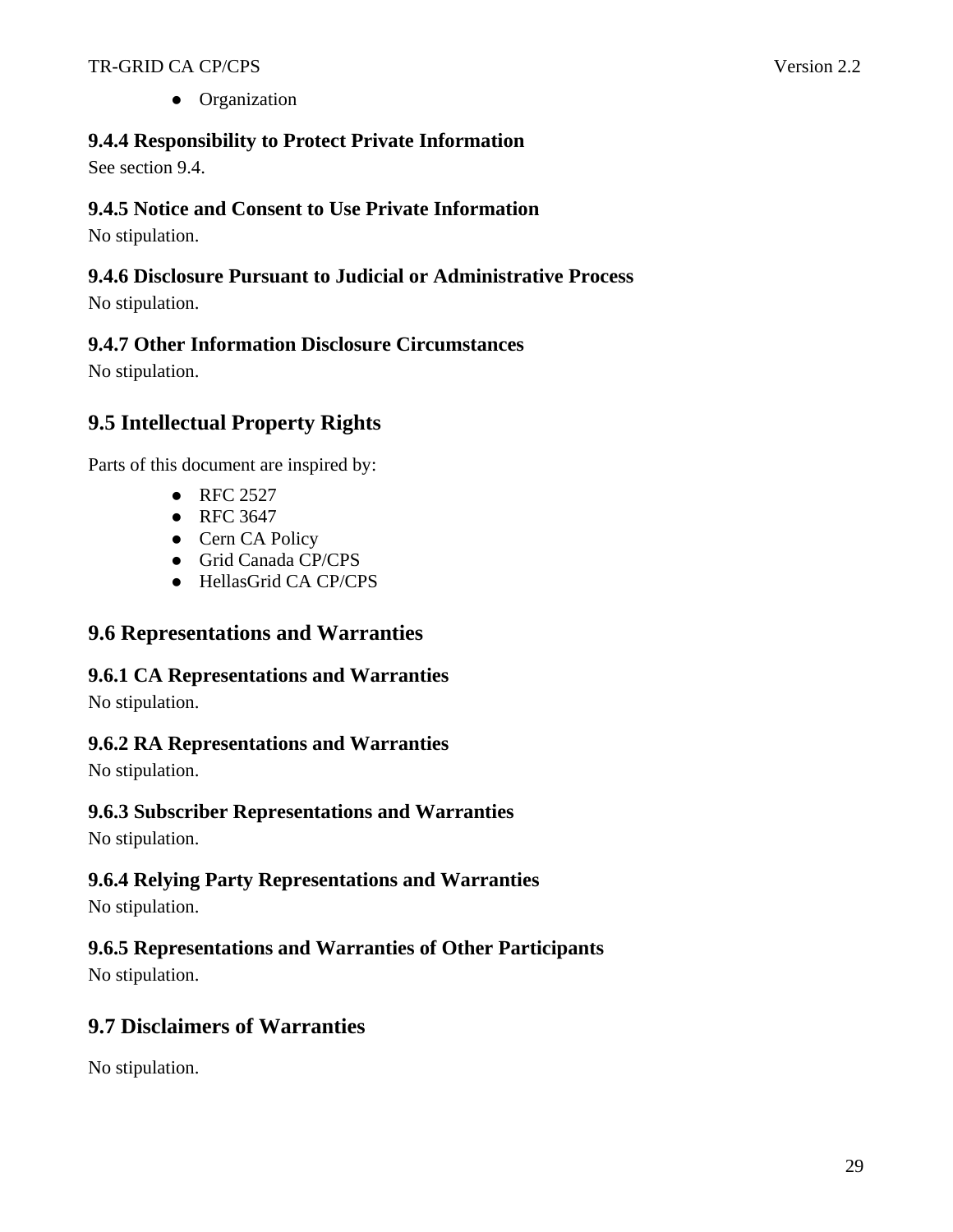# **9.8 Limitations of Liability**

Based on this document, TR-GRID CA accepts neither explicit nor implicit liability for its actions.

TR-GRID CA does not guarantee the security or appropriateness of a service that is identified by a TR-GRID certificate. The certification service is run with an optimum level of security and it tries to supply the best-effort conditions. It assures its procedures described in this document, but it will take no responsibility for the improper use of the issued certificates.

TR-GRID CA rejects any financial or any other sort of responsibility for damages arising from its operations.

### **9.9 Indemnities**

No stipulation.

## **9.10 Term and Termination**

### **9.10.1 Term**

No stipulation.

#### **9.10.2 Termination**

No stipulation.

#### **9.10.3 Effect of Termination and Survival**

No stipulation.

## **9.11 Individual Notices and Communications with Participants**

No stipulation.

## **9.12 Amendments**

#### **9.12.1 Procedure for Amendment**

Subscribers will not be informed in advance if the CP / CPS document is changed. Changes are announced to EUGridPMA and get approved before the new CP/CPS is declared on the website as defined in section 2.3. Changes are published on the website as well.

### **9.12.2 Notification Mechanism and Period**

See section 9.12.1.

### **9.12.3 Circumstances under which OID must be Changed**

OID must change whenever the CP/CPS document is updated.

## **9.13 Dispute Resolution Provisions**